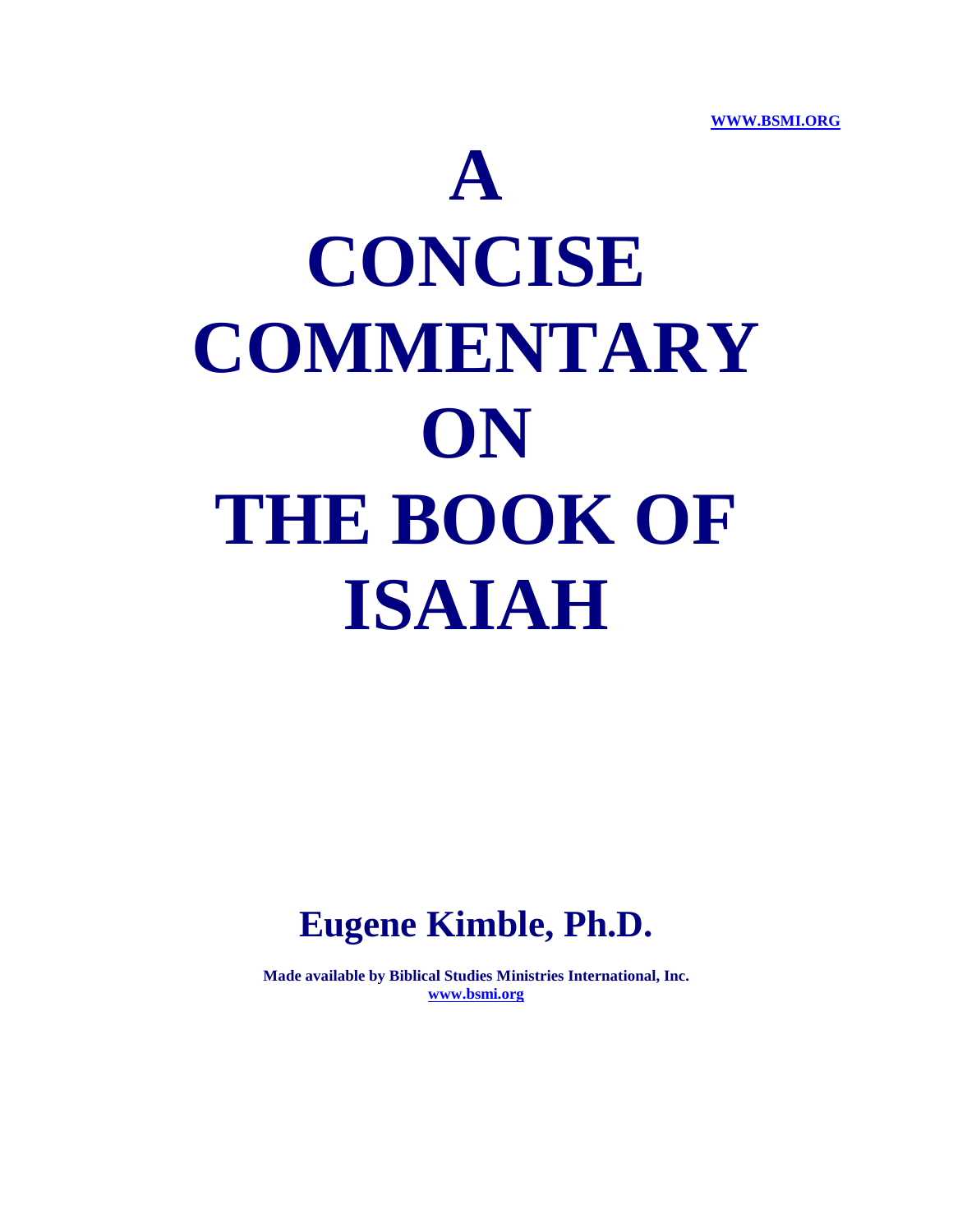## **A CONCISE COMMENTARY ON THE BOOK OF ISAIAH Eugene Kimble, Ph.D.**

Introduction: Isaiah's name means, "The LORD is salvation," and in chapter 12, verse 10 Isaiah says of himself, "Behold, God is my salvation." Edward J. Young, in his fine three-volume commentary of Isaiah, explains what the prophet meant:

 God is the author, the cause, the agent, the accomplisher of that salvation. Salvation apart from God is unthinkable. . . . In salvation we are delivered from the guilt and the pollution of our sins, and we receive the wondrous and blessed righteousness of the eternal Christ. God is our Father, and by an act of His omnipotent grace adopts us as His own children. In the fullest sense, we receive God. What more can we have—what more do we need than God Himself? He is our salvation.

 "If God were not my salvation," the people of God might reason, "there would be everything to fear." Man is lonely, man is despondent; he lives in the blackness of long night. There is everything to fear until God become his salvation. Then there is nothing to fear. Only one may speak with such boldness and confidence; he is the one to whom God has become salvation. With full security and assurance he may proclaim, "I will trust and not be afraid." This is a God-given certainty of hope which may be possessed only by the redeemed.

 Every man must have might and strength in order to live. Unless there is something upon which one can base his life, he will go to pieces. Some lean on drink; some on narcotics, some on dogged willpower; and some on bravado; some on 'religion'; all with a single exception lean on man. That exception consists of those who find their might and their strength in  $God.$ <sup>1</sup>

Young gives the underlying theme of Isaiah: God will come in judgment upon those who refuse to repent. He will redeem the obedient believer.

 Seldom does a pastor or Sunday School teacher give a full exposition of the book of Isaiah. This concise commentary is offered with the prayer that it may present an overview of Isaiah as a whole that will permit preachers, teachers, and students to grasp the blessed truths proclaimed by God's prophet.

I. Prophecies concerning God's people Israel and His city Jerusalem, 1:1-6:13

A. God's people move toward hardness of heart—having ears that would not hear God's Word and eyes that could not see God's working power, 1:1-6:13

1. The purpose of chapter one is to show the relationship between the sins of the people and their sufferings, and the need for further purification—a general introduction setting forth a sequence of incidents that God's people will experience in more than one emergency, 1:1-31

- a. The sin of the people is shown to be
	- (1) The cause of their separation from God, and
	- (2) The cause of the calamities coming upon them, 1:2-9

b. The relationship of their corruption with religious rites is set forth to demonstrate that worship, practiced with a heart far from God, is in itself of no value, 1:10-20

 1 Edward J. Young, *The Book of Isaiah* (Grand Rapids, Mich.: Eerdmans, 1965), I, 403-404.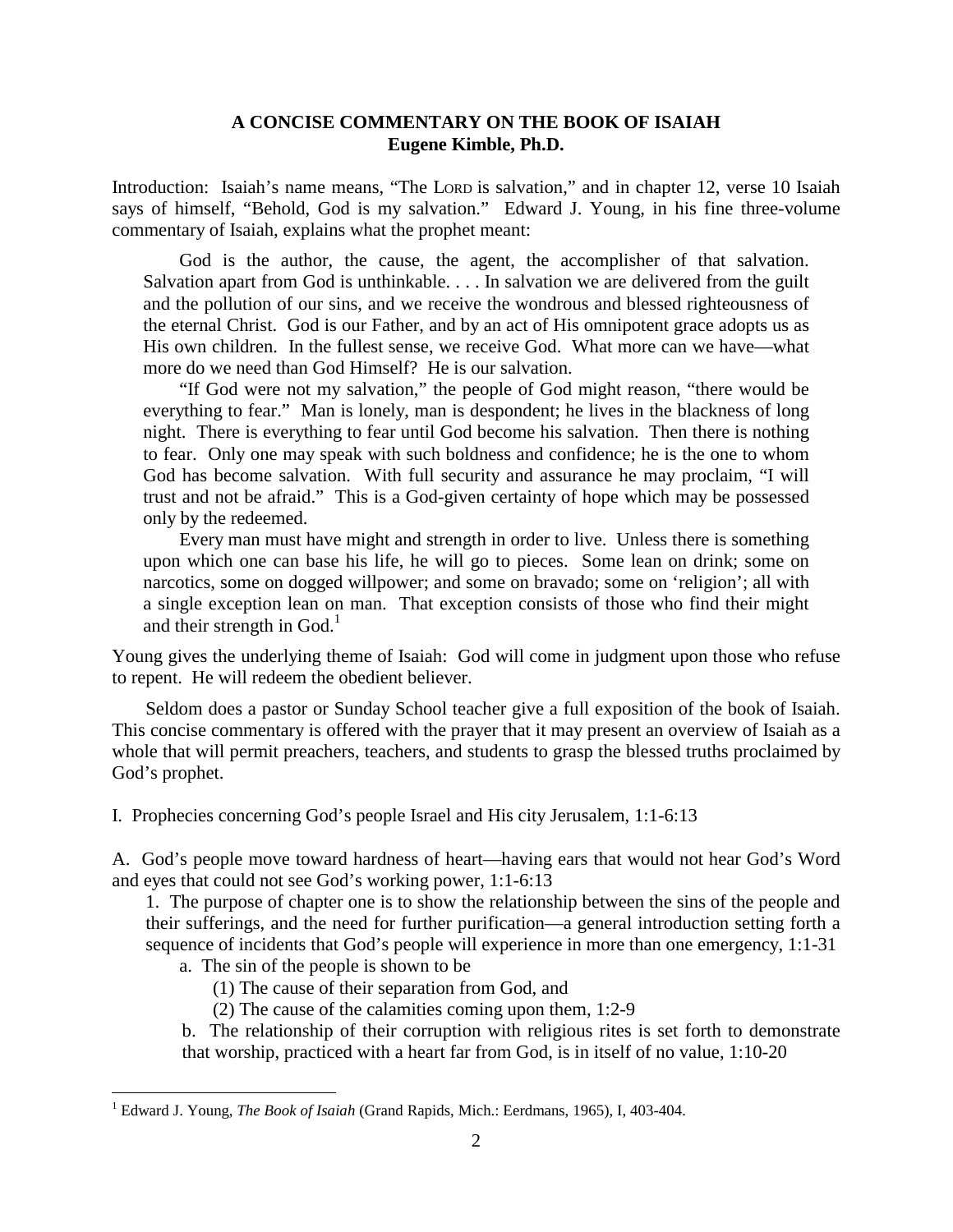c. The people's present moral corruption is contrasted with Jerusalem's former glory and also with her future when the wicked will be destroyed, 1:21-31

2. Three distinct pictures of God's people, 2:1-4:6

a. The future exaltation of God's people as the source of instruction concerning true spirituality, 2:1-5

b. The present idolatry and wickedness of God's own people, 2:6-4:1

(1) The coming day of the Lord, 2:6-22

(a) Since His people are morally and religiously indistinguishable from the rest of mankind, 2:6-9

(b) Then God's sure punishment will humble them and thereby exalt Himself,  $2:10-18$ 

(c) What the worldly religious will do when God shows their false gods to be without any power whatsoever, 2:19-22

(2) The coming judgment on Jerusalem and Judah, 3:1-4:1

(a) Their nourishing support of food and water will be completely taken away, 3:1

(b) The leaders will also be removed (3:2-3) and Judah will fall into a state of anarchy and chaos, 3:4-7

(c) Judah's destruction is the result of sin, particularly God's people following wicked rulers instead of Him, 3:8-12

(d) Since the people would not listen to the Word of repentance spoken by His prophet, God takes His place in court as their Judge 3:13-15

(e) When the women become as immoral and irreligious as their men and leaders, the situation is incurable. Thus God because of their wickedness will bring upon them the loss of their present delights as well as widowhood, captivity and disgrace, 3:16-4:1

c. Messiah, the Branch, and His cleansed, holy and future people, 4:2-6

(1) The beautiful glorious Branch, planted by the Lord, 4:2 (See Jeremiah 23:5; 33:15; Zechariah 3:8; 6:12)

(2) Those who survive God's judgment will be holy and free from all filth and stain, 4:3-4

(3) God will protect and manifest Himself to His people as in the days of the Exodus from Egypt, 4:5-6

3. The prevalent iniquities of God's people and the judgments that, in consequence of these, are to fall upon them, 5:1-30

a. God's message spoken in a parable, representing Israel as His vineyard, which contrary to all expectation has produced bad fruit and therefore is given up to devastation, 5:1-7

b. A catalogue of their sins with appropriate punishment, 5:8-24

c. God's means of inflicting destruction and the end result, 5:25-30

4. Isaiah's vision of the Lord, 6:1-13

- a. What Isaiah saw, 6:1-7
- b. What Isaiah heard, 6:8-13

(1) Go and preach repentance to a non-responsive people, 6:8-10

(2) The people will be hardhearted and unrepentant until the land is destroyed, the people deported and only a handful remains, 6:11-13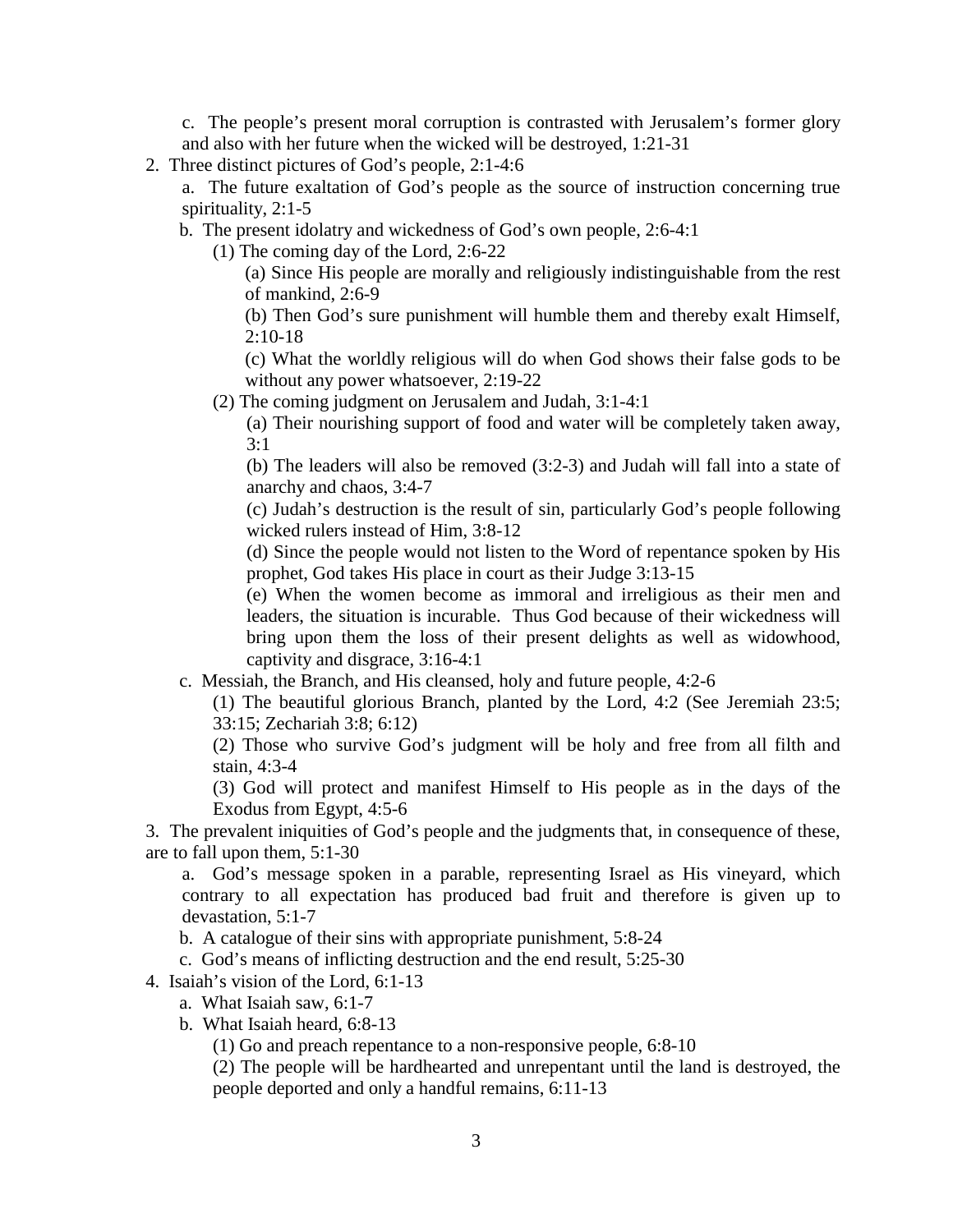II. The comfort of Immanuel's deliverance and salvation from, and during, Assyria's (the World's) oppression, 7:1-12:6

A. The Divine Sign of Immanuel—the Virgin's wondrous Son, 7:1-25

1. The Promise of deliverance of God's people (Judah) from her worldly enemies (Syria and Northern Israel), 7:1-16

a. Enemies fighting against God's people, 7:1-6

b. God fighting for His people, 7:7-9a

c. Immanuel—the Divine sign of the Virgin's Wondrous born Son—delivering God's people, 7:9b-16 (See Matthew. 1:18-23)

- (1) Ahaz—the no-faith-king, 7:9b-12
- (2) God—have faith in His miraculous sign, 7:13-16

(a) A virgin will give birth to a Son, 7:13-14a

- (b) The Child will be—"God With Us," 7:14b
- (c) The Divine Child gives immediate deliverance, 7:15-16

2. Friendship with the world (Assyria), because of a lack of trust in God's way, brings His Divine chastisement and discipline upon His people (Judah). Furthermore, when His people prefer the world's presence and protection to that of God's, they give themselves up to a loss of freedom, become dominated and harassed by the world, and are thus removed from His place and will for them. They will then see their work of fertile fields and orchards become covered with briars and thorns, with but few left to tend the scant grain and fruit, 7:17-25

B. Two signs from God for His people's present need, 8:1-4

1. A symbolical name written with bold letters on a large tablet, attested by two witnesses, 8:1-2

2. The name applied to Isaiah's newborn son, whose childhood development is to be the measure of God's people's (Judah) deliverance from their enemies (Syria and Northern Israel), 8:3-4

C. The encouragement of Immanuel, "God with us," in the coming conflict, darkness and sin, 8:5-9:7

1. Encouragement will be needed and given, 8:5-10

a. Powerful Assyria will scare off Syria and Northern Israel from Jerusalem, but at the same time will threaten to take all Judah captive, 8:5-8

b. Assyria's evil design against God's people (Judah) will ultimately fail for Immanuel—"God is with us," 8:9-10

- 2. The majority of people will not receive God's gift of Immanuel, 8:11-15
	- a. God's people are not to fear persecution from the merely religious, 8:11-12
	- b. Instead they are to fear God and regard Him as holy, 8:13-15

(1) Then Immanuel will be a sanctuary for believers, 8:14a

(2) But a stumbling stone, trap and snare for unbelievers, 8:14b-15 (See Romans 9:30-33)

3. But the minority of the believing obedient disciples will receive and obey God's Word, 8:16-22

a. The religious mass in their self-hardening did not understand God's Word and even despised it. Thus Isaiah asks God to seal it in the hearts of those disciples who received the Word with believing obedience, 8:16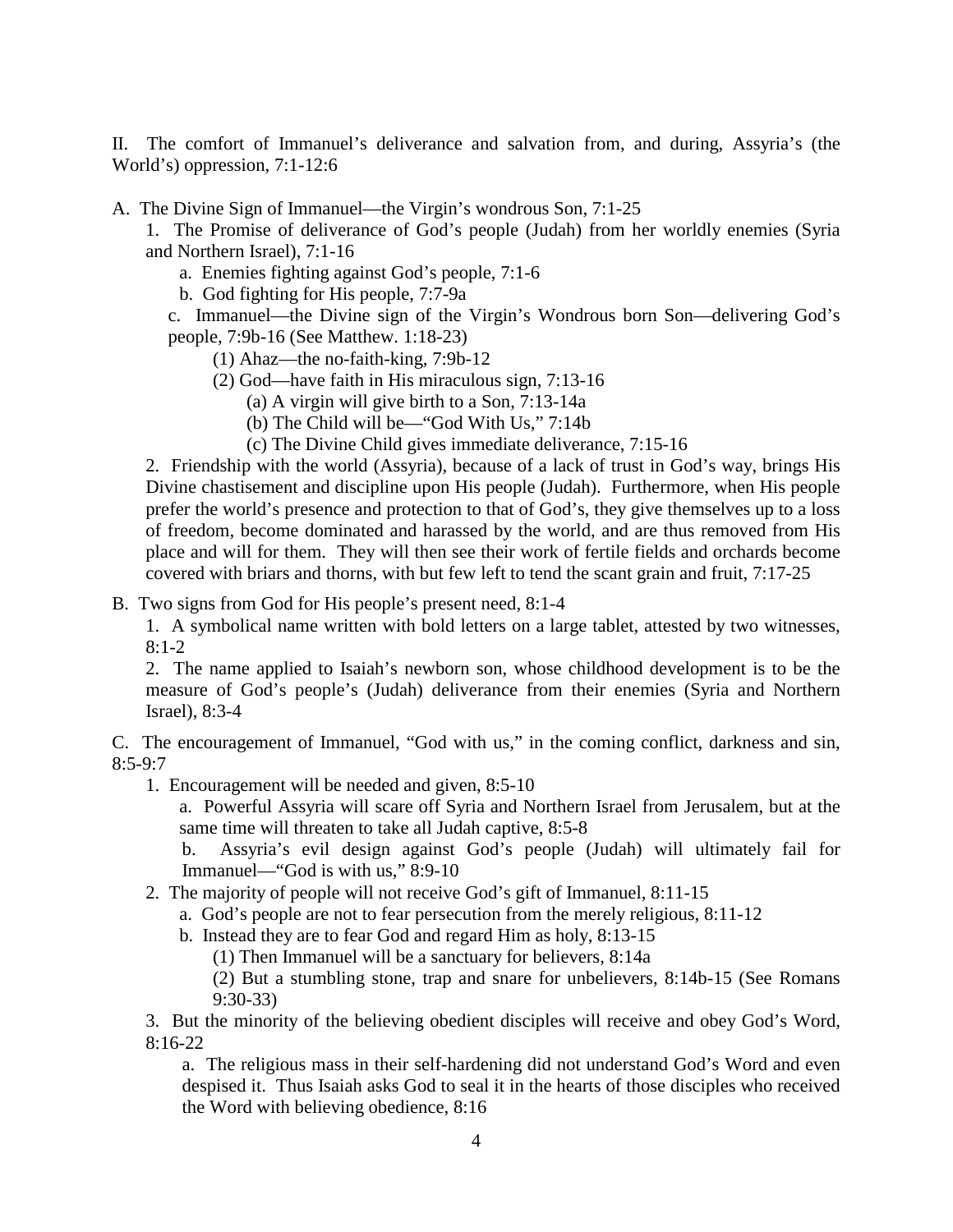b. Since God's Word is the pledge of His people's continuance in the midst of judgment and of the renewal of Israel's glory afterwards, Isaiah now waits for God's grace which is to follow His wrath, 8:17

c. Isaiah, his two sons and disciples are symbols of redemption to come, opening a way for itself through judgment, 8:18

d. The obedient believers contrasted with the religious majority in their attitude toward God's Word, 8:19-22

(1) Believers consult and obey God through His Word

(2) Whereas, the majority accept the latest religious fad and gurus, because their spiritual eyes are blind, and they will become even more distressed and darkened,  $8:19-22$ 

4. In the future a Great Light will arise in the land to dispel the darkness, 9:1-7 (See Matthew 4:12-17)

a. This Light will enlighten the most wretched and spiritually blind of both Jew and Gentile, 9:1-2

b. This Light will be an occasion of great joy to believing Jew and Gentile alike, 9:3

c. The reason for joy is the glorious deliverance of the Galileans (the first converts to Christ) from the burden of religion, the yoke of the law, the service of Satan and the bondage of wickedness, 9:4

d. The final result of the Great Light's shining will be universal peace, both spiritual and political, 9:5-7

(1) All military stores and weapons are to be destroyed, 9:5

(2) Immanuel—the Virgin-born Child of Isaiah 7:14 will be

(a) The Head of all government, 9:6a (See Rev. 19:16)

(b) God in human flesh bringing peace, 9:6b-7a

(c) King David's royal Heir, 9:7b (See Luke 1:30-33)

(All that His people need God has provided in Immanuel—"God with us." When He is with us all problems will be taken care of, joy will be increased (9:3), and gloom and despair and wretchedness will give way to enlightenment and peace. May He in truth be with us.)

D. A message about accumulated Divine wrath and impending ruin upon Northern Israel calamities sent from God that to the present time had gone unheeded, 9:8-10:4

1. Foreign invasion: God's people had been warned both by His prophets and by experience but had remained steadfast in their proud self-confidence. Therefore, God had allowed Assyria, after overthrowing the Syrian king, Resin, to attack Northern Israel, while at the same time they were hounded by hostile neighbors, 9:7-12

2. Loss of political and religious leaders: Still the people did not repent and turn to God Who destroyed their leaders, especially the ruling class and false prophets who seduced the people with lies instead of God's truth. As a consequence God withheld His usual compassion, 9:13-17

3. Anarchy: All the preceding calamities were the natural result of sin, which like an unchecked fire in a thicket spreads to the whole forest and then devours the entire land. But even in the midst of these strokes of Divine displeasure, the people still were giving free rein to mutual suspicion and hatred. As a famished man might consume his own flesh, Ephraim and Manasseh alternately devour each other, and then the two try to eat Judah, 9:18-21

4. Impending captivity: Prevalent wickedness, especially by injustice and oppression, will mean a combination of death and exile to the people by the Assyrians, 10:1-4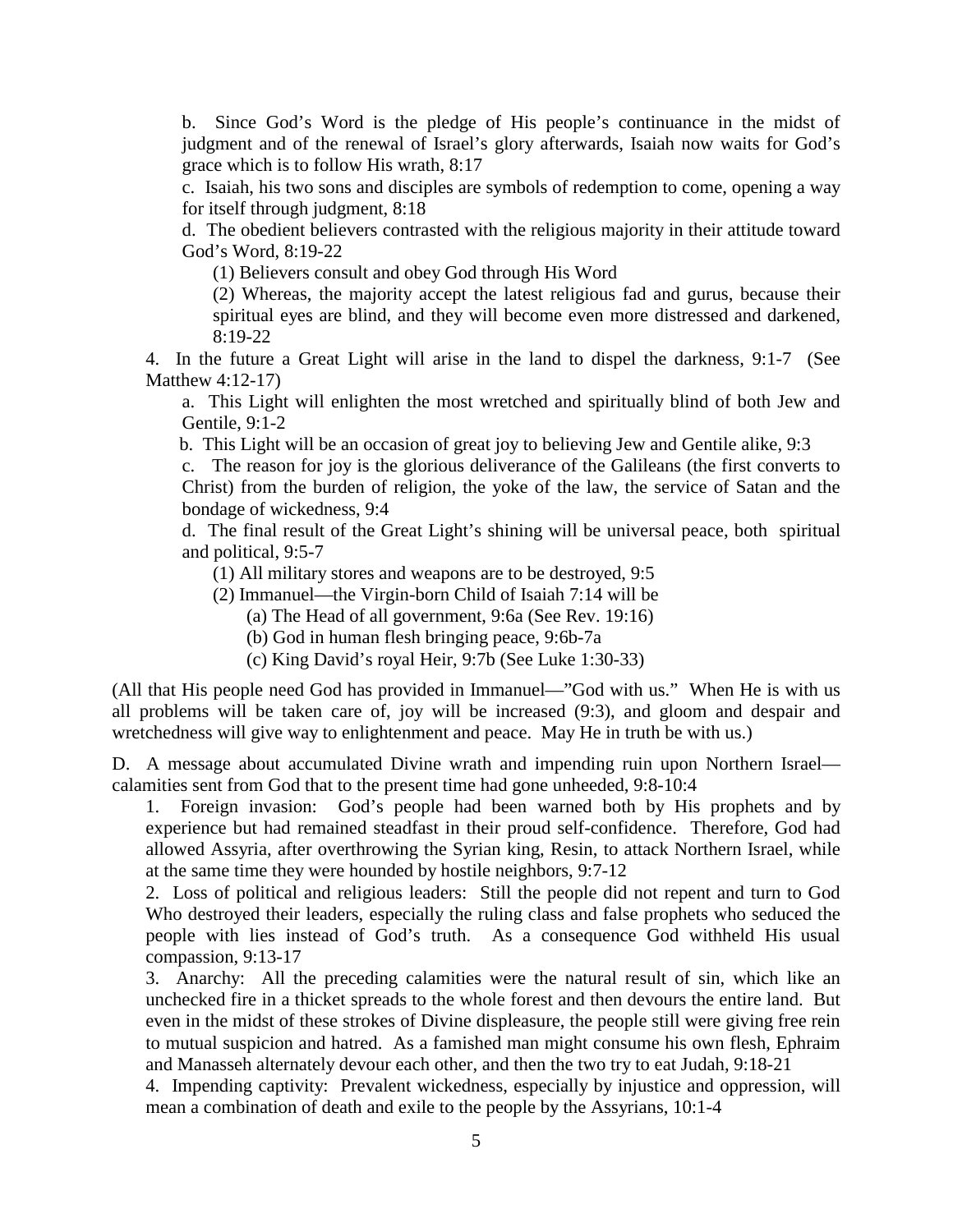E. Assyria, God's chosen instrument to punish and debase Israel, will itself fall victim to His wrath "for the willful pride of his heart," 10:5-34

1. Assyria the chosen instrument of God's wrath upon all Israel exalts itself and makes itself the end instead of God's means, 10:5-7

2. Yahweh, the true God, is nothing more in his thinking than just another idol like those of all his other conquered kingdoms, 10:8-11

3. Assyria's ambitious self-exaltation above Yahweh was blasphemy that would be punished, 10:12-19

a. How Assyria sees itself versus how God views Assyria, 10:12-15

b. God's view of Assyria prevails, 10:16-19

4. These events cure the believing remnant of its inclination to trust in men and their promises and ability rather than God's, 10:20-23

5. God encourages the believing remnant by predicting Assyria's destruction, 10:24-34

a. The destruction will be similar to that of Midian at Oreb and Egypt at the Red Sea, 10:24-27

b. The enemy will approach, army outpost by outpost, until he stands before Jerusalem, then he will be cut down like a mighty forest felled by lumberjacks, 10:28-34

(Assyria, the enemy of God's people, has no future: her downfall will be final and fatal. However, as will be seen in chapters eleven and twelve, God's people [Judah] have a bright future. Their divine strokes are only disciplinary, producing repentance and righteousness.)

F. The Spirit-filled and Spirit-led Davidic Branch (Messiah) from the stump of Jesse arises to bring in the millennium and to bring chastened Israel back from her exile into the Promised Land, 11:1-16

1. Messiah will have all the necessary wisdom and power of a righteous judge, 11:1-5

a. The fullness of God's Spirit will endow Him for His task, 11:1-3a

b. He will judge and rule in complete justice and righteousness (in contrast to Israel's former judges and rulers), 11:3b-5

 2. The ensuing universal knowledge of God will bring full peace and concord, and there will be no injuries to even a lamb or calf or child by the most violent of animal predators, 11:6-9

3. Since the nation of Israel, out of which the Branch will arise, will be scattered from its native land, far and wide (see 6:8-13), God Himself will reclaim the righteous remnant of His people and bring them back into the land, eager for Messiah's rule, 11:10-16

a. Messiah will be a banner to which Gentiles will rally, as well as the Jewish remnant, and He will unite them into one undivided body, 11:10-13

b. At that time God's people will finally and completely triumph over their former persecutors and enemies, 11:14

c. His people will return to their land on the King's Highway, just as they did when leaving Egypt, 11:15-16 (See Numbers 20:17; Isaiah 35:8-10)

G. God redeems His people from the world for the purpose of worship, 12:1-6 (See Exodus 15:1-18; Matthew 1:21-2:12; Revelation 5:11-14)

1. They sing the old songs first sung when Israel was redeemed from Egypt, 12:1-3

2. They also sing new songs to reflect their present experience of joy, redemption and God's very own Presence, 12:4-6 (See Revelation 5:9-11)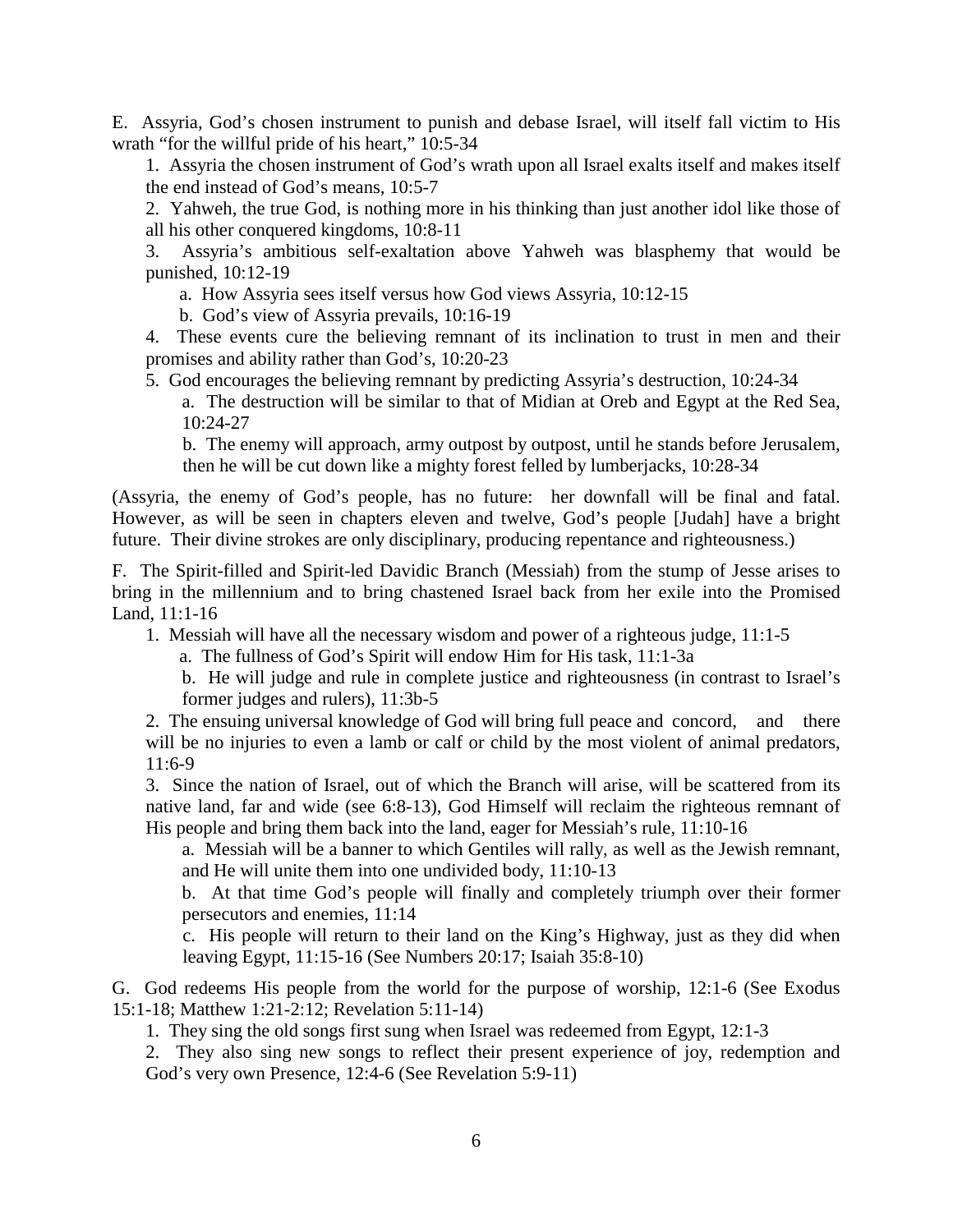III. Prophecies Concerning God's Judicial Verdict Mainly upon Non-Jewish Nations, 13:1- 23:18. This group of prophecies against the foreign nations finds a suitable place at the end of a cycle of Messianic prophecies (7:1-12:6), for the thrust of those prophecies concerning Immanuel is that all earth's kingdoms are to become the kingdom of God and of His Christ (See Revelation 18:1-20:10). Thus the former prophecies concerning Immanuel (7:1-12; 12:6) are closely associated with the following oracles concerning the overthrow of powers hostile to God, His people and His universal rule.

A. God's judicial sentence upon Babylon, heir of the Assyrian empire and persecutors of His people, 13:1-14:23

1. Babylon the world power, because of its hostility to both God and His people, will be utterly destroyed, 13:1-22 (See Revelation 17:1-18:24. In the New Testament Babylon is a type of all God-hating powers—the world).

a. God selects a nation (the Medes) to be His chosen instrument to destroy Babylon, just as He chose Babylon to discipline His people (Israel), 13:1-9

b. Babylon's overthrow will be comparable to that of God's total destruction of Sodom and Gomorrah, 13:10-22

2. Satan, the real authority and force behind the world powers, will be dethroned as god of this world, and be cast into Hell, 14:1-23

a. God's people will eventually rule the earth, 14:1-2 (See Revelation 20:4-6)

b. At that time (14:3) Satan, the god of Babylon (the world system) will be given his just desserts, 14:3-23 (See Revelation 20:1-3, 7-10)

(1) "The earth will finally be at rest and peace," 14:3-8

(2) Satan, who would be god permanently to mankind and the entire world system, instead of the Most High God, is cast into Hell, 14:9-15

(3) Rather than becoming God, Satan is stripped of his regal power (14:16-17) and is humiliated above that of any other world ruler ever, 14:18-20a

(4) The children of Satan are given over to eternal destruction just as was their evil Master, 14:20b-23

B. God's judgment upon other national powers from the enmity of which His people have been more or less a sufferer, 14:24-23:18 (See Jeremiah 46-51; Ezekiel 25-32; Daniel 2, 5, 7, 8; Matthew 25:31-36; Revelation 6:1-19:21). (In the New Testament Babylon is a symbol of the union of both religion and government that will combine under Satan's major general, antichrist, to wage the final great war against God and His people. These are generic prophecies or pictures of God's dealings with all the foes of His people.)

- 1. Judgment against Assyria and the Philistines, 14:24-32
- 2. Judgment against Moab, 15:1-16:14, with some brief comments

a. Notice both the prophets' and God's heartfelt sympathy for Moab in her affliction because of sin, 15:5; 16:9,11. (They mingle their own tears with those of the Moabites!)

b. A remnant from the nation will ally themselves with God's people and seek protection with Messiah the Son of David, 16:3-5 (See Matthew 25:31-46)

c. The judgment must soon come, 16:13-14

3. Judgment against Syria and Northern Israel, both now savage enemies of God's people,

17:1-14 (notice God's reason for the destruction, 17:10a)

4. Judgment against Cush, the upper Nile region, 18:1-7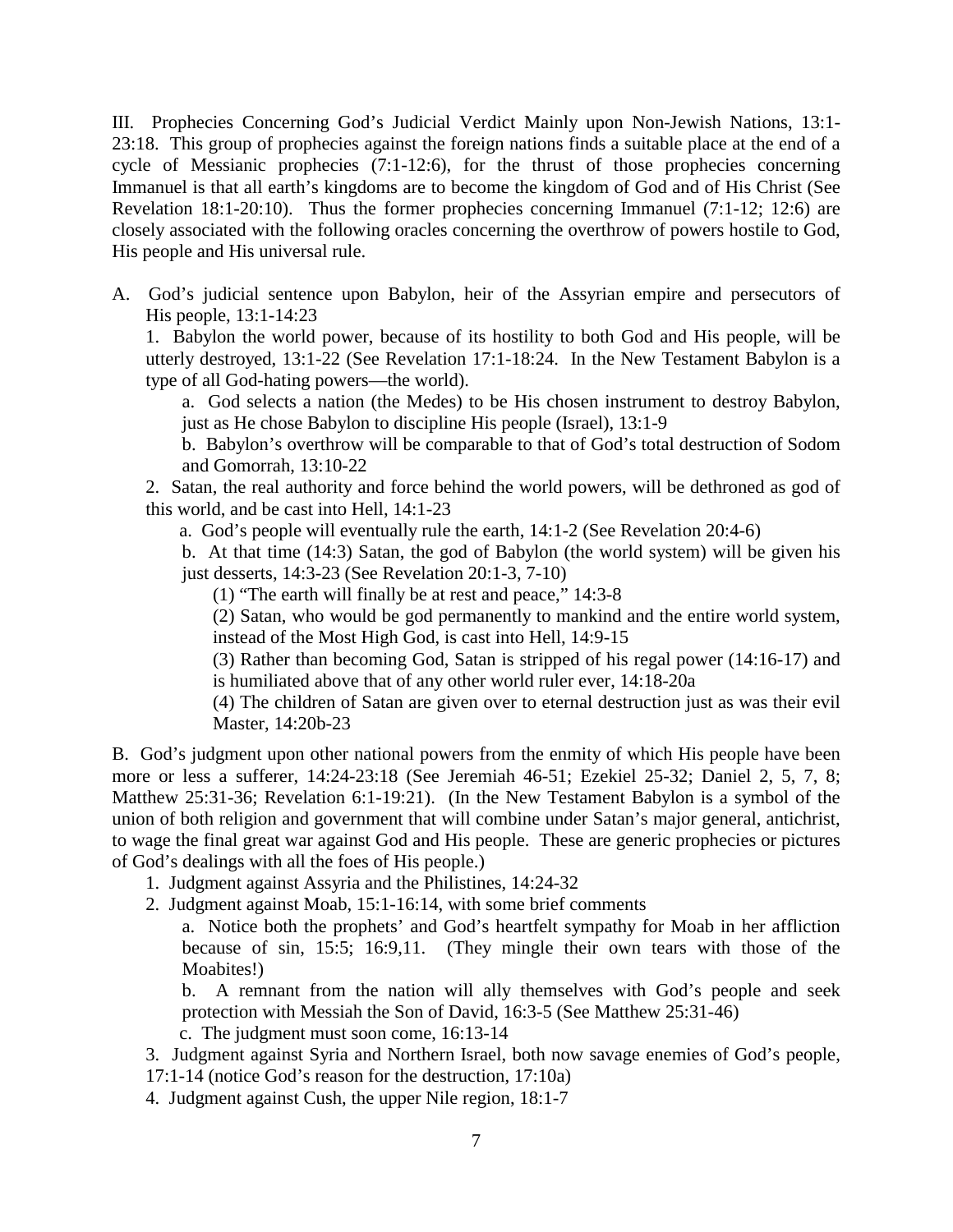a. A great catastrophe is coming, 18:1-3

b. The destruction is compared to a vineyard allowed to blossom and bear fruit and suddenly destroyed just prior to harvest time, 18:4-6

c. God's affliction results in the salvation of a minority, 18:7

5. Judgment against Egypt, the lower Nile region, 19:1-25

a. The punishment of civil wars (1-4), physical calamities upon the land (5-10), with folly and cowardice upon the rulers, and fear upon the people, 19:11-17

b. The punishment will result in the remaining purified Egyptians and Iraq joining God's people (Judah) in a common alliance in worship of Yahweh, 19:18-25

6. Judgment against both the lower (Egypt) and upper (Cush) Nile regions, 20:1-6. The strange and improper apparel of Isaiah (without either shoes or outer garment) while he moved about the people for three whole years was a prediction of the fall of the kingdoms of the lower and upper Nile, which was to take place at the end of three years.

7. Judgment upon Babylon by the Medes and Persians (21:1-9), which would bring deliverance to God's people (10)

a. In 21:11 just as an ill person longs for the morning to end a sleepless night, so the Edomites inquire of Isaiah whether the night of distress will not soon be over. The prophet replies that even if the morning of relief dawns, it will soon be swallowed up again by the night of affliction, 21:12. And historically this is what happened with the Assyrian era of judgment followed by the Babylonian, and the Babylonian by the Persian, and the Persian by the Grecian, and the Grecian by the Roman. And Edom was totally destroyed, disappearing from among the nations.

b. Judgment upon Arabia will come within on year, and there will be but few survivors, 21:13-17

8. Judgment upon the Valley of Vision—Jerusalem, the seat of Divine revelation, the abode of the prophets and the place where God's Presence was manifested, 22:1-25

a. What will be the lot and attitude of the people of Jerusalem during the coming war with God's chastiser, Assyria (present-day Iraq), 22:1-14

(1) During the long siege, hunger and pestilence will ravage the inhabitants and those attempting to escape will manage to give up their desperate conditions for prisoner-of-war status, being unable to defend themselves because of emaciation and exhaustion from lack of food, 22:1-3

(2) God and Isaiah's inconsolable anguish at the destruction of His people caused by sin, 22:4 (See Lamentations 1:5)

(3) Jerusalem's protective wall will be torn down by the besiegers, 22:5-7

(4) God's people in spiritual darkness caused by sin will look everywhere for assistance, except from God Himself, 22:8-11

(5) God will forgive any and all sin, except that of failure to repent, 22:12-14 (See Matthew 11:21-22)

b. Living examples of Jerusalem's attitude and the spirit that God desires from His people, 22:15-25

(1) "Whoever exalts himself shall be humbled" illustrated by the life of Shebna, the leader and example of the people, 22:15-19

(2) "Whoever humbles himself shall be exalted" shown in the life of Eliakim, the faithful servant after God's own heart, 22:20-25

9. Judgment against Tyre, 23:1-18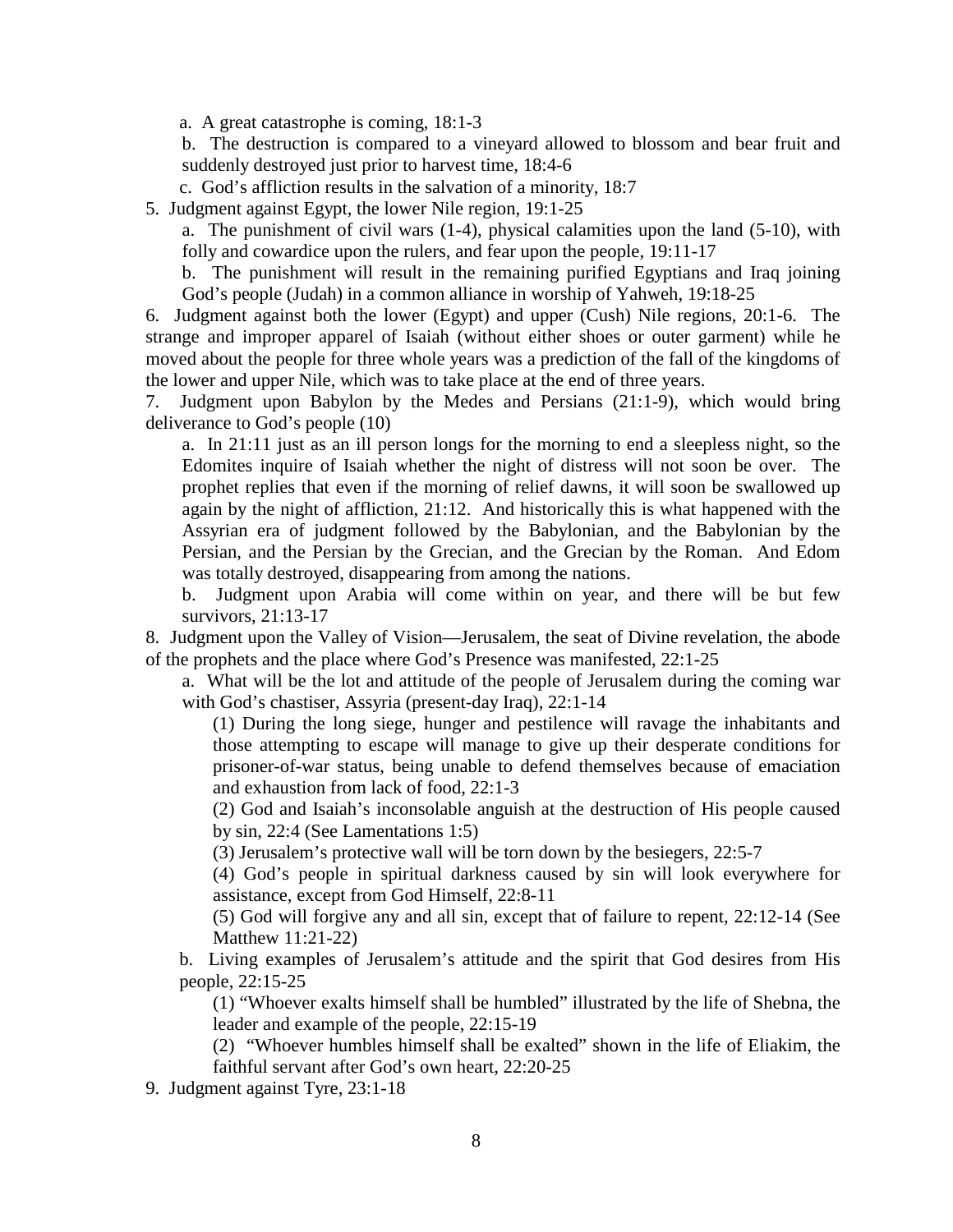a. The destruction of Tyre is authored by God with Assyria as His instrument to humble those who exalt themselves, 23:1-14

b. Tyre shall be desolate for seventy years (15) and then restored to her former activity and wealth (16-17). After this her gains from trade will be devoted to those who live before the Lord, 23:18

IV. The following chapters 24-27 form a grand finale to the preceding chapters 13-23. As in music, the finale gathers up the many parts of a composition into a last, grand impressive whole, so the song in Isaiah 24-27 becomes a mighty hallelujah to God's judgments in 13-23 (See the song in Revelation 19:1-9 which immediately follows God's judgment upon the world system of 18:1-24).

A. God's devastation of the earth and punishment of all its evil powers, 24:1-23

1. The entire earth is filled with confusion, distress and devastation because of the sin of its inhabitants, 24:1-13 (See all of Revelation 6:1-18:24)

2. The redeemed faithful remnant sings "Glory to the Righteous One" for judgment inflicted upon their oppressors—Satan and Babylon, which is the world system, 24:14-16a (See again Revelation 19:1-9)

3. The guilt of sin and rebellion is so heavy that it causes the earth to sink under such immense load, never to rise again, 24:16b-20

4. All rebellious powers, both in the heavens above and upon the earth, will be shut up in prison, to await punishment, 24:21-22 (See 14:2-23)

5. Then Yahweh Himself will reign gloriously in Jerusalem among and over His own people, 24:23

B. The threefold song of praise that God's people will sing on the day of their deliverance from the world and Satan, 25:1-27:13

1. First stanza: concerning the salvation of the believing remnant at which time Babylon (the world power) falls, 25:1-9 (See Matthew 25:31-46; Revelation 18:1-19:9); other rebellious nations (Moab) will also be humiliated, 25:10-12

2. Second stanza: concerning Yahweh's building for the righteous redeemed a perfect city of peace (26:1-6. See Revelation 21:1-22:5), who rejoice in God's Presence as He sends judgment upon the wicked for the purpose of teaching them righteousness, 26:7-16. God's people (Israel) have failed to bring either deliverance to themselves or salvation to the world (26:17-18), but what His people are unable to do He Himself will accomplish by the resurrection of the dead (26:19), the rapture of the righteous (26:20), the great tribulation (26:21) and the casting of Satan and antichrist into Hell, 27:1. (See Revelation 20:1-3, 7-10) 3. Third stanza:

a. Yahweh's people, a potential fruit-bearing vineyard, will be under His protection and blessing as long as they are at peace with Him, 27:1-6

b. Yahweh chastens His people only for the purpose of cleansing them from their idols and to increase their understanding of Him (27:7-9, 11b), and God's purging from sin can be quite severe, 27:7-11a

c. In the last days Israel will be restored to the land in peace and fellowship with God, 27:12-13 (See Romans 9-11, Revelation 7:1-8)

V. Chapters 28-34 give predictions of Woe (how terrible it will be) upon God's people, Israel,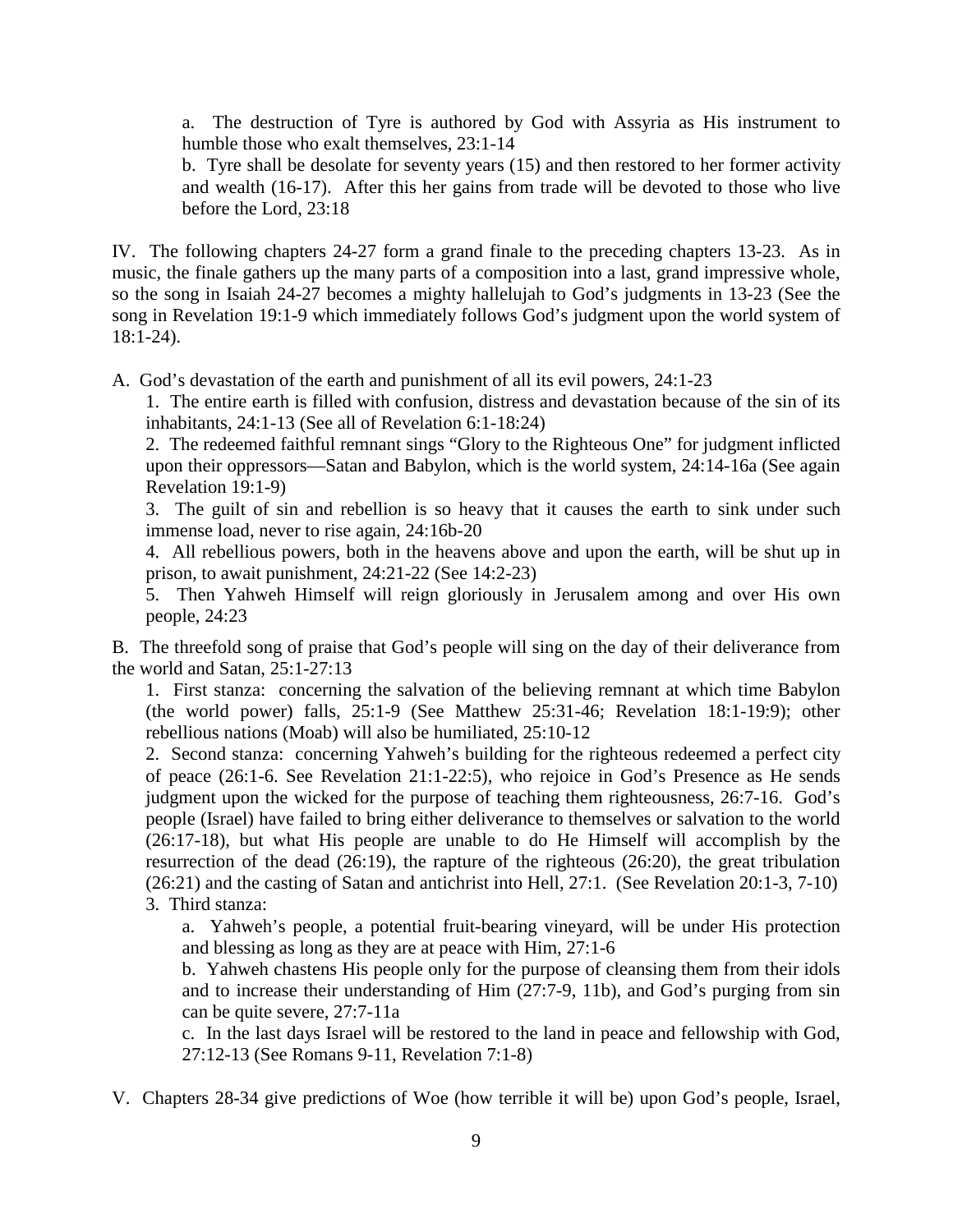for sin and also upon those nations on whom Israel relied for help—Assyria and Egypt. The people first started trusting in Assyria, instead of God, to free themselves from the onslaught of Syria and Northern Israel (7:1-17; 2 Kings 16-18). However, after defeating Syria and Northern Israel and thus saving Judah, Assyria then warred with Judah and brought her under its control (8:1-8). Now under King Hezekiah, Judah hopes to rid herself of the Assyrian yoke by help from Egypt, and again not from God (30:1-5). How often this mistake is repeated in the lives of individuals, churches, and denominations. God only wants for His people to be clean (Ephesians 5:27) and He Himself their Savior, Helper and Redeemer (Isaiah 36:18; 37:20,35).

A. Because of their sin, how terrible it will be (woe) for both Northern Israel and Judah, 28:1-29 1. Northern Israel's capital, Samaria, will be forcefully thrown down by an alien army, as

righteous judgment upon a sensual and irreligious nation, 28:1-13

a. God's man, Isaiah, rebukes the proud drunkards of Northern Israel whose crown (the capital city Samaria) is losing its beauty like that of a fading flower, 28:1-4

b. The Lord Almighty desires to be their beautiful floral wreath, and He will be for the faithful obedient remnant, 28:5-6

c. But the unbelieving disobedient majority in their drunkenness cast off God's moral authority and refuse to heed His preacher's instructions, to their own destruction, 28:7- 13

2. Judah, her capital Jerusalem and its rulers are just as wicked and deserving of Divine chastisement as is Northern Israel, 28:14-29

a. All in Judah who do not build upon the precious cornerstone divinely laid in Zion must necessarily perish, even as Israel's enemies of old were brought to ruin, 28:14-23

(1) Their sin is a proud self-confidence that feels there is no need to fear anything, even death itself. And their pride had for its foundation the secret alliance entered into with Egypt and Assyria (present-day Iraq). What they desperately needed, and could not understand, was God's "precious cornerstone for a sure foundation." Thus, when God's punitive judgment comes like a scourging hailstone and flood, they will be swept away along with their false foundation, 28:13-19a (See Psalms 118:22-23; Matthew 5:24-27; 21:42; Ephesians 5:20b)

(2) When His people sin just like the world does, God Himself will fight against them, just as He did against His enemies of old. A religion of lies and alliances with God's enemies, void of the reality of faith in and reliance upon Him, brings sure destruction, 28:19b-22

b. Consolation for the believers who will yield themselves to God's Word of instruction, 28:23-29

(1) God had given the farmer divine understanding concerning how to till, sow and plant his fields, 28:23-26

(2) He has also divinely instructed the farmer how to fruitfully reap his harvest, 28:27-29

The wise Divinely given methods used by the farmer in planting and reaping his grain in order to get the very best harvest possible are an illustration of the wise methods employed by the Divine Gardner in the treatment of His people, in order to bring forth a great harvest of the very best fruit (See John 15:1-8). As Caspari has ably explained the passage, "He does not punish all the members of the nation with the same severity; and those whom He punishes with greater severity than others He does not punish incessantly, but as soon as His end is attained, and the husks of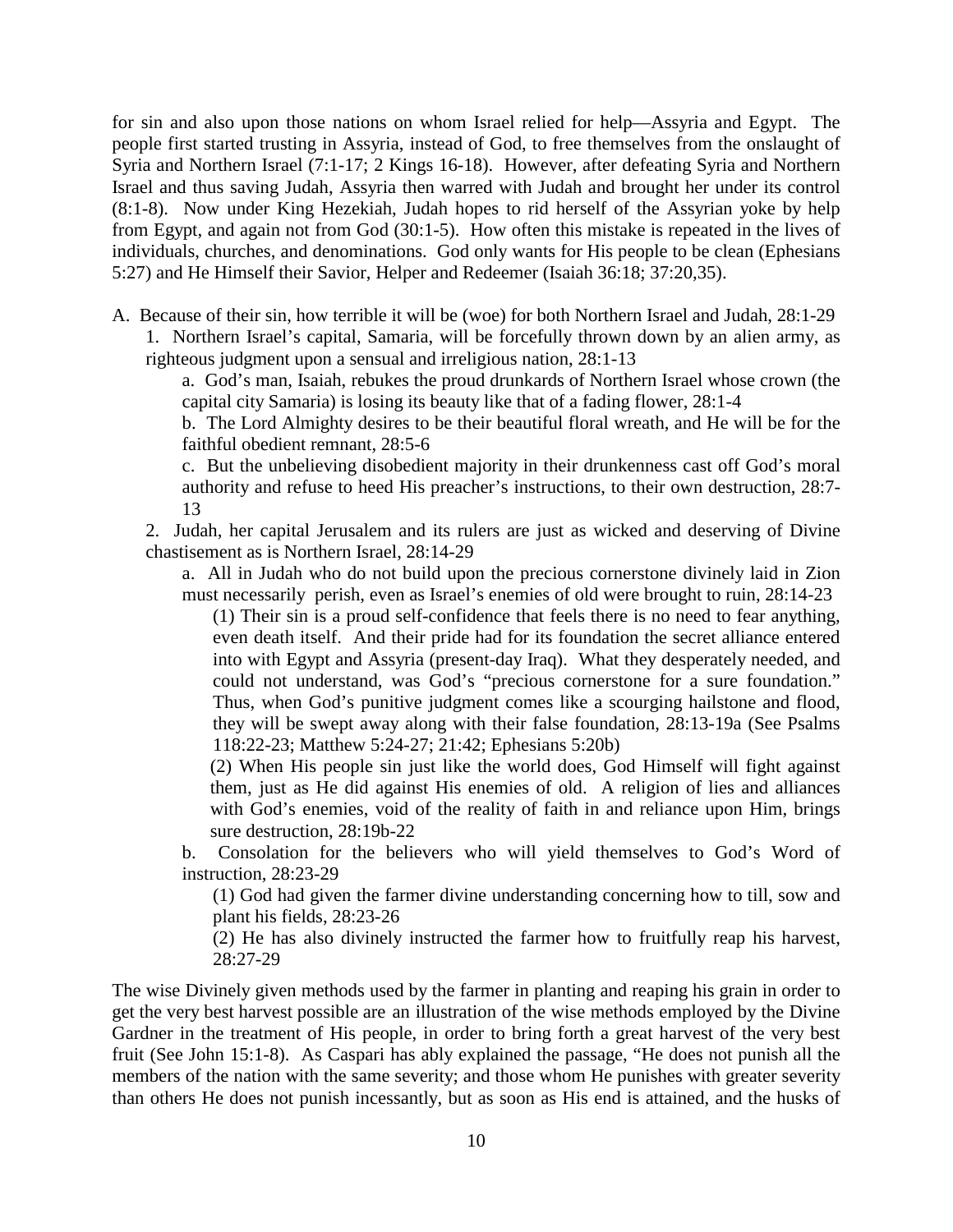sin are separated from those that have been punished, the punishment ceases, and only the worst of the nation, who are nothing but husks, and the husks on the nation itself, are swept away by the punishment." (See Philippians 1:29-30; Hebrews 12:2-11)

B. The second woe: Jerusalem will be destroyed (29:1-16) and then redeemed by the Holy One of Israel, 29:17-24

1. First, destruction from God, 29:1-16

a. By means of hostile armies, God will bring Jerusalem very low, 29:1-4

b. The Lord Almighty Himself will then turn the chastening armies into dust and chaff (29:5-6); like a dream they will dissolve into nothing and their plans for destroying Jerusalem will be as the eating and drinking of a dreamer, which, upon his awakening, turns out to be a delusion, 29:7-8 (See the fulfillment in Isaiah 36:1-38:22)

c. Jerusalem's physical problem is caused by spiritual eyes that will not see and spiritual ears that will not hear, 29:9-16 (See 6:8-10; John 12:37-43)

(1) The entire population was blind and drunk, not physically but spiritually prophets and all, 29:9-14

(a) Sin had caused the eyes of all, even the religious leaders, to become spiritually blind, 29:9-10

(b) The first result was an inability to understand God's Word, 29:11-12

(c) The second result was a religion of human rules rather than a heart religion, based upon spiritual perception, 29:13

(d) The third result is that their highly prized wisdom, void of God's input, would be turned into confusion. Like a drunkard they simply would not know what or how to do anything, 29:14

(2) The people in their conceit hoped to hide from God that they were relying upon Egypt to deliver them from Assyria (29:15, See 30:1-5), which is an inversion and perversion of the true relation between God and man, 29:16

2. Second, Israel's redemption brought about by God, 29:17-24

a. Which redemption will bring about a reversal of the present state of things. Even the unplowable land will become cultivated (29:17), the spiritual deaf and blind will be able to hear and see, and thus obey (29:18), the proud will become humble and the selfsufficient become needy (29:19), and ruthless men, mockers and all liars will completely disappear from the land (29:20-21)

b. This redeemed remnant will become a holy community, well-pleasing unto God. God's purging and thus purifying work has produced good results, 29:22-24 (See Romans 9-11; Ephesians 5:27;Revelation 7:1-8)

(1) The new generation will be children whom God has formed, a holy people, fearing and sanctifying Him, the Holy One of Israel, 29:22-23

(2) Their previous self-hardening will be replaced by a genuine desire for spiritual understanding and their former complaining against God's Word by a real thirst for knowledge of God, 29:24

C. The third woe: how terrible it will be for God's people (Judah) who seek aid from the world (Egypt) to deliver them from their enemies (Assyria), to the neglect of God, their rightful King and their only able Protector, 30:1-33. (Reliance upon man and government, to the exclusion of faith in God's promise, has always been a pandemic sin of God's people, both ancient and contemporary. The sin is to seek our own ways, means, time and glory for our own projects, without first seeking Divine wisdom and permission. See Isaiah 53:6)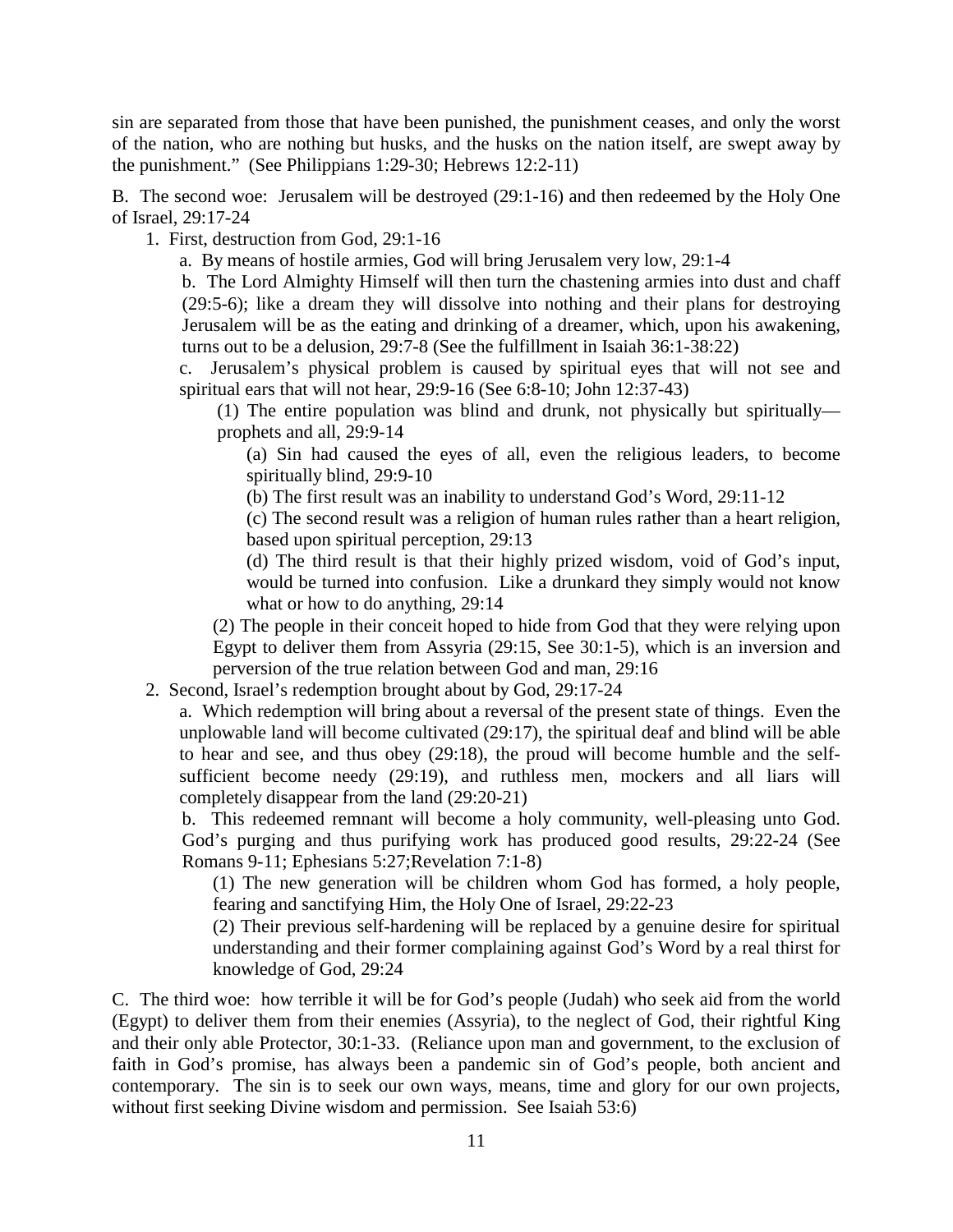1. God now condemns what Israel has already put into action, 30:1-7

a. It is only obstinate spiritual children who make plans and devise methods without consulting Him or without His Spirit being present, 30:1-2

b. The begging of favors from Egypt (the world) to the exclusion of God's help can have no advantage for His people, but only shame and disgrace, 30:3-5

c. Carrying their bribes, Israel's ambassadors retrace the steps of her Exodus from Egypt, which previously held them in bondage, to buy their help—help that Egypt (the world) an utter do-nothing had never given to God's people because she was not able to, 30:6-7

2. Their reliance upon man and distrust of God proceeds entirely from the spiritual state of the people, 30:8-17

a. In their spiritual stupor they are unwilling to receive God's instructions (8-9), have no desire to hear what is "right" but what is "pleasant" (10), and have no wish to meet the Holy One of Israel, face to face (11)

b. Since Judah has rejected God's message to her, she would fall and be broken to pieces, like a leaning, cracked wall "that collapses suddenly, in an instant," 30:12-14

c. The way of deliverance is always by repentance and faith. Instead, however, God's people fled from His offered rest and strength to beg help from Egypt, the world (15- 16). Fleeing to Egypt only results in the world causing them to flee from it, until the nation is reduced from a multitude, like a forest, to a faithful remnant, like a lone tree on a hill, 30:17

3. For the remnant which remains faithful there is a wonderful change coming, 30:18-33

a. These redeemed ones will gladly listen to God's message and preacher and cast away all reliance upon anything but the Lord Himself, 30:18-22

b. At that time when God heals His people, the land will yield produce profusely and the face of all nature will be changed for the better, 30:23-26 (See Romans 8:18-22)

c. God's people march their joyful way to worship God, while He shatters the world power, and that without any help from Israel, 30:27-33 (See Isaiah 36-38; Revelation 15:2-4; 16:1-7)

D. The fourth woe: how terrible it will be for those who rely upon the false help of flesh (31:1- 3) when the Lord Almighty is available and ready to be their Helper, 31:4-9

1. Dependence solely upon the world is distrust of God Who will exalt Himself by rising up against both helper and helped, 31:1-3

- 2. The Lord Almighty will take the part of His people against a destroying world, 31:4-5
	- a. God will no more allow His people to be taken from Him than a lion would be driven from its prey, 31:4

b. He will shield Jerusalem as flying birds soar around and above their threatened nests to protect their nestlings, 31:5

 3. We, the renegades, are invited to return to Him from every idolatrous reliance upon man and witness the destruction of the enemy (world powers) by the fierce fire of His wrath, 31:6-9

E. The future blessedness God will bring to His people (32:1-8, 15-20) versus their present complacency, 32:9-14

1. Future blessings the Lord will bestow upon His people, 32:1-8, 15-20

a. A righteous, just, protective King, 32:1-2

b. Spiritual illumination to perceive and know God's truth, 32:3-4

c. Moral and spiritual values will no longer be turned upside down 32:5-8 (The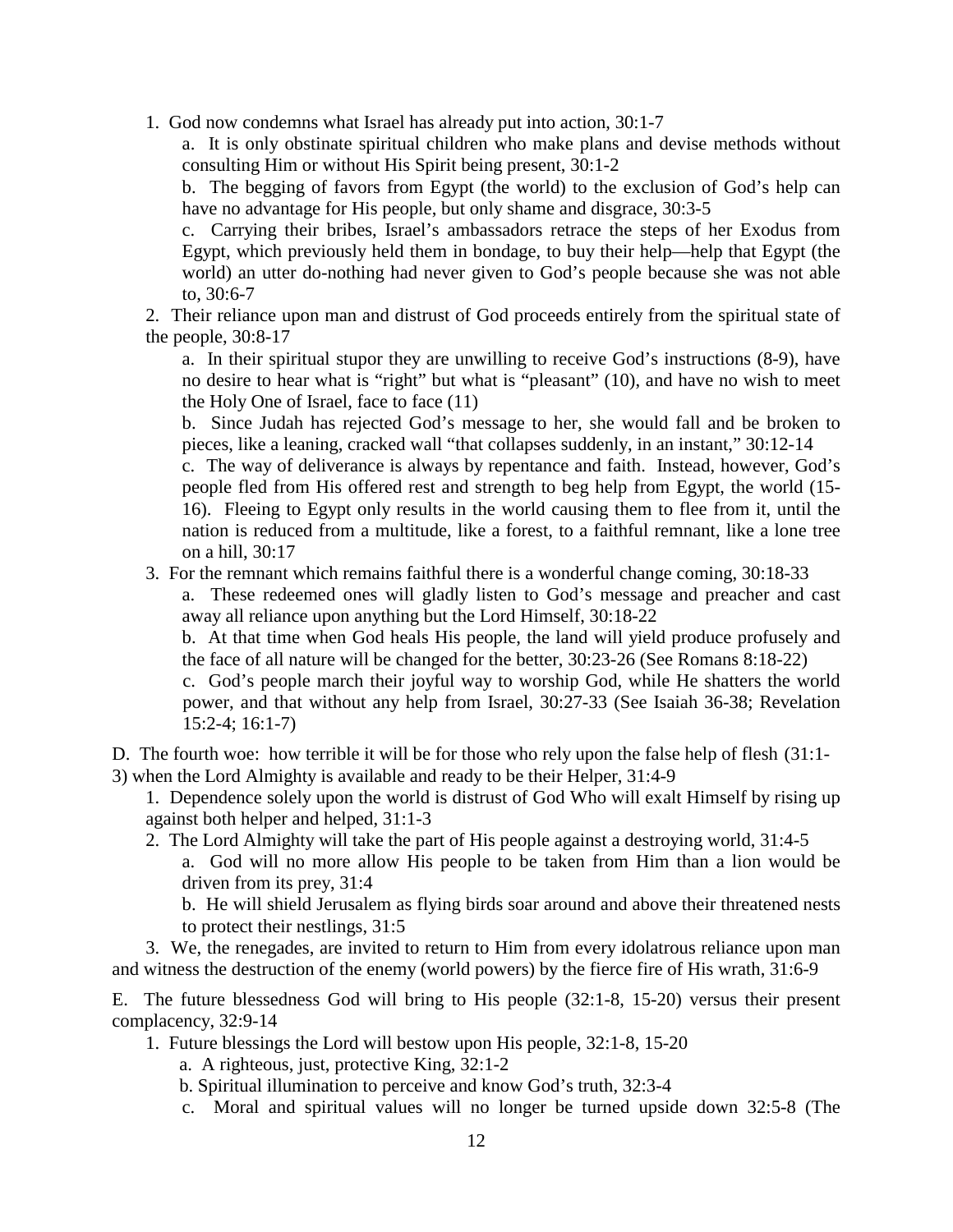aristocracy of intelligence, wealth, power and glamour will be replaced by the superiority of righteous character).

(1) The wicked man's true character is manifested by his habitual acts and deeds, and should be judged by such, 32:5-7

(2) Likewise, the truly good man reveals his character by his conduct, on which he gladly takes his stand, 32:8

d. The coming desolation of 32:9-14 will continue "'till the Spirit is poured upon us from on high" and the millennium begins, 32:15-20

(1) Agricultural growth of the entire land will be so glorious, that what is presently valued as a wonderful garden, will be completely overshadowed by something far more glorious, 32:15

(2) Justice and righteousness will reign throughout the land and produce as their fruit: eternal peace, quietness, and confidence, 32:16-17

(3) The road from fleshy, false peace to the true peace of security and rest (18,20) will arise out of humiliating discipline, 32:19

2. The present complacency of the females among God's people whose sinful habits contributed, more or less directly, to existing wickedness and the coming desolation, 32:9-14 (See 3:16-4:1)

F. The fifth woe: how terrible it will be for Assyria, the oppressor, and at the same time the sifter and purifier of God's people, 33:1-24

1. Assyria the destroyer, the rod of God's chastisement upon His people, will himself be destroyed and God thereby exalted, 33:1-6 (See 38:38)

a. The enemy of God's people has marched through Judah destroying her cities and is now at the gate of Jerusalem, 33:1 (about 701 B.C. See 10:24-34)

b. God's people pray to Him, desiring His grace and Presence to be their strength and deliverance, 33:2

c. God rises judicially above the enemy (Assyria) and thunders upon them as Judge, 33:3-4

d. The consequence of the people's prayer (2) and God's judging (3-4), 33:5-6

(1) His just and righteous destruction of the wicked enemy exalts God Who dwells on high, 33:5

(2) God Himself becomes a present sure foundation for His people—that is "a rich store of salvation and wisdom and knowledge." The key to this vast treasure is "the fear of the Lord," 33:6

2. God weeps and mourns with His people over the present miserable condition of things, 33:7-9. Sennacherib of Assyria attacked and destroyed the smaller cities of Judah and demanded 300 talents of silver and 35 talents of gold that Hezekiah sent to him by envoys. Sennacherib received the payment then broke the treaty by demanding the surrender of Jerusalem itself. The envoys returned to Jerusalem bearing this message of deception and disgrace with bitter weeping and self-humiliation (See 2 Kings 18:13-25).

3. At word of the above treachery, the Lord rises up from His throne to show Himself in all His greatness to Israel's enemies (10). In God's eyes, Assyria is only chaff and straw set afire by the blaze of his wrath, 33:11-12

4. What is true of Assyria (the world) is true also of the Israelites (or Christians-in-name only) who are sinners and godless. Neither can dwell with God—the consuming fire the eternal burning, 33:13-14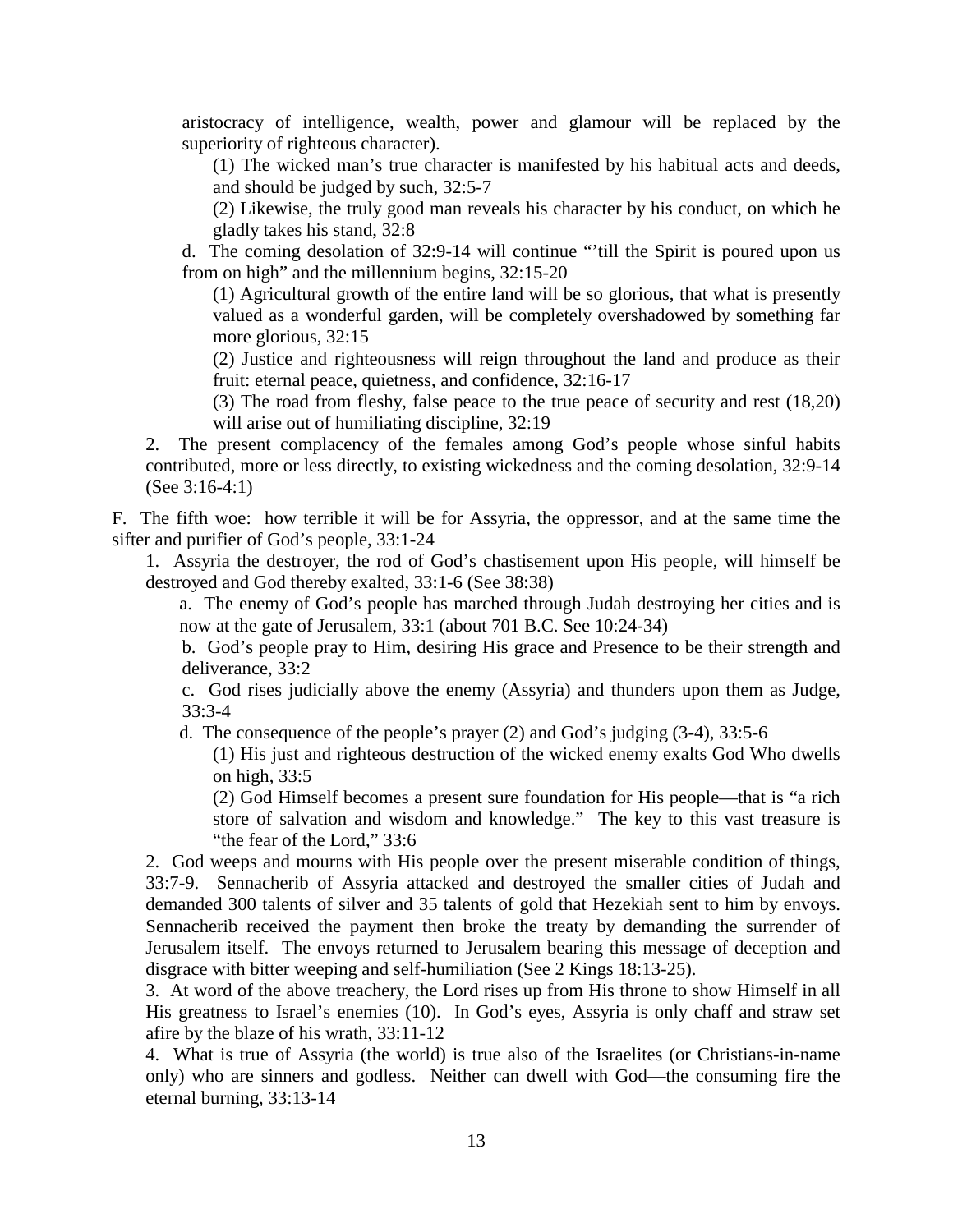5. The character and rewards of those who are able to live with the God Who is a consuming fire, 33:15-19

a. He who lives in all life's relations in the full measure of righteousness; whose words are in agreement with his inner feelings and outward practice; who does not seek any gain which injures his neighbor's interest; and who shuts his senses against contemplating moral pollution, 33:15

b. Such person finds security in God's protection and sustenance from God's sure supply, 33:16

c. He will see King Messiah ruling over a vast land, (17) and all his arrogant oppressors, with their strange speech, will have vanished, 33:18-19

d. Jerusalem, the capital city, will still be standing safe from intruders (20). The Lord our Mighty One will dwell in the city, surrounded by broad rivers, impassable to hostile ships (21). Then the people truly and finally realize that the Lord, "it is He Who will save us," 33:22. Finally, they realize the theological meaning and impact of Isaiah's name (God is salvation).

e. Assyria, the enemy is described as such a vessel as above, but one now badly equipped and dashed by storm and waves sent by God (23), whereas God's people full of physical and spiritual health, are redeemed from all sin and completely forgiven, 33:24

VI. Chapters 34-35 relate the finale of God's judgment upon all the nations of the world and the bringing in of His Kingdom that will produce unprecedented blessings for both man and nature.

A. God's judgment against all rebellious nations of the world in general (1-4) and against Edom, Israel's perpetual enemy, in particular, 34:5-17

1. All nations who are implacable enemies of God's people will be totally destroyed, 34:1-4 (See Zechariah 14:1-21; Matthew 25:31-45; Revelation 16:12-16; 18:1-19:21)

2. Edom is particularly mentioned as a persistent enemy of God's people, and represents what will happen to the entire class of such enemies, 34:5-17 (It is a Biblical doctrine that God will destroy all people hostile to His people, as soon as His people are sifted and purified and the world's sin is full to the brim).

a. God first destroys hostile heavenly powers (5a See also 24:21-23), and then judges Edom, a particular nation, representing that class of all nations warring against God's people, 34:5b

b. The slaughter in Edom and its cities will be such as the slaughter of a great number of animals at the festival sacrifices to God, 34:6-7

 c. Edom will suffer eternal destruction as God upholds the cause of His people, 34:8-10 d. The land will be a desolate wilderness (11) and the palaces and castles of the ruling class will lie in ruins, a habitation only for wild beasts, 34:12-15

e. Those who see the future fulfillment of God's wrath upon the nations and compare it with this past prophecy will find that prophecy and fulfillment exactly coincide, 34:16-17

B. In direct contrast to the destruction and desolation that God brings to her enemies in chapter 34, His redeemed and purified people enter a millennium of agricultural and bodily blessing, accompanied by holiness of character and wonderful joy of heart, 35:1-10

1. The previously barren desert and wilderness will be clothed in glorious splendor from the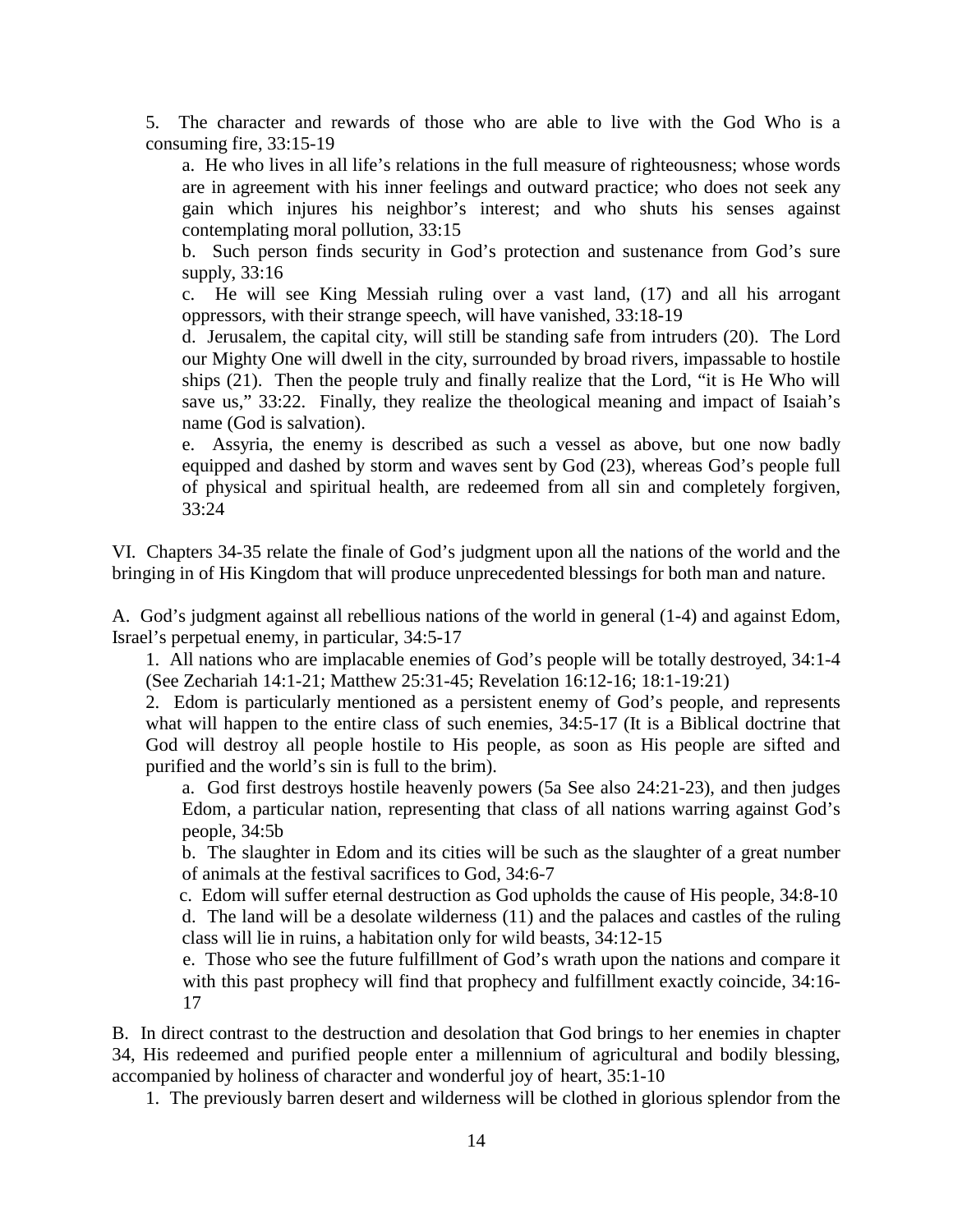great God, Who comes and sets up His Kingdom, 35:1-2

2. God explains to His afflicted people that He is coming to save them by inflicting vengeance upon their enemy, 35:3-4

3. The salvation God brings will also include perfect bodies (5-6a) and a glorified nature, 35:6b-7

4. The road leading to God's eternal kingdom is the "Way of Holiness," and none but His people, purified and sanctified by suffering, can walk upon it, 35:8-9

5. His ransomed people will then enter into God's kingdom and city "with singing; everlasting joy will crown their heads. Gladness and joy will overtake them and sorrow and sighing will flee away," 35:10

(With this beautiful picture of the Messianic and millennial future, Isaiah's "woes" find their reason and conclusion. We should note for our own spiritual life, that God never utters a woe without adding a corresponding promise of deliverance and blessing.)

VII. This section in chapters 36-39 shows history being fulfilled according to God's prediction. It establishes the credibility of the Word of God. We need to know that what is written will come to pass. Chapter 38 shows that not only is God able to destroy, chasten and bless nations, but He also deals with the individual and meets his needs, as in Hezekiah's healing from the brink of death. Chapter 39 reveals that even after we have seen and experienced miracles in our life, we still must remain humble before God and depend upon Him, or else disaster may well overtake us. Chapter 39 also forms a transition from God's dealing with the world power Assyria in 1-38 to His dealings with the future world power Babylon in 39-66. (See 2 Kings 18- 20 and 2 Chronicles 22).

A. What Assyria thinks about God and plans to do against Jerusalem and God's people, 36:1- 37:13

1. The first attempt of the world power Assyria to compel the surrender of the city of God, Jerusalem, 36:1-37:8

a. Assyria's field commander comes to the same place to demand Jerusalem's surrender (36:1-3) as where Ahaz stood when God promised him that Jerusalem would not fall (See 7:1-3, 10-13). If your faith does not pass God's test, you must take the test again. Passing His tests is the way God causes our faith to grow, (See James 1:1-4)).

b. The Assyrian King says that there is no one to deliver God's people: Egypt cannot and God will not, 36:4-10

c. Face the facts: if the bad news is given in intelligible language, don't ask for it to be given unintelligibly, 36:11-12

d. What the world thinks about its own ability, 36:13-20

(1) The world says: Don't trust in the Lord and His Word spoken by true leaders, 36:13-16a, 18-20

(a) Your leaders deceive you by exhorting you to depend upon God's help rather than ours, 36:13-16a

(b) History itself teaches that the political world power always wins, 36:18-20

(2) But God's way is to obey true leaders given by Him, 36:21-22

e. Some problems are designed to show us our poverty and His power, and thus cause us to seek His face in humility and prayer, 37:1-8 ("The sacrifices of God are a broken and contrite spirit; a broken and contrite heart, O God, you will not despise," Psalm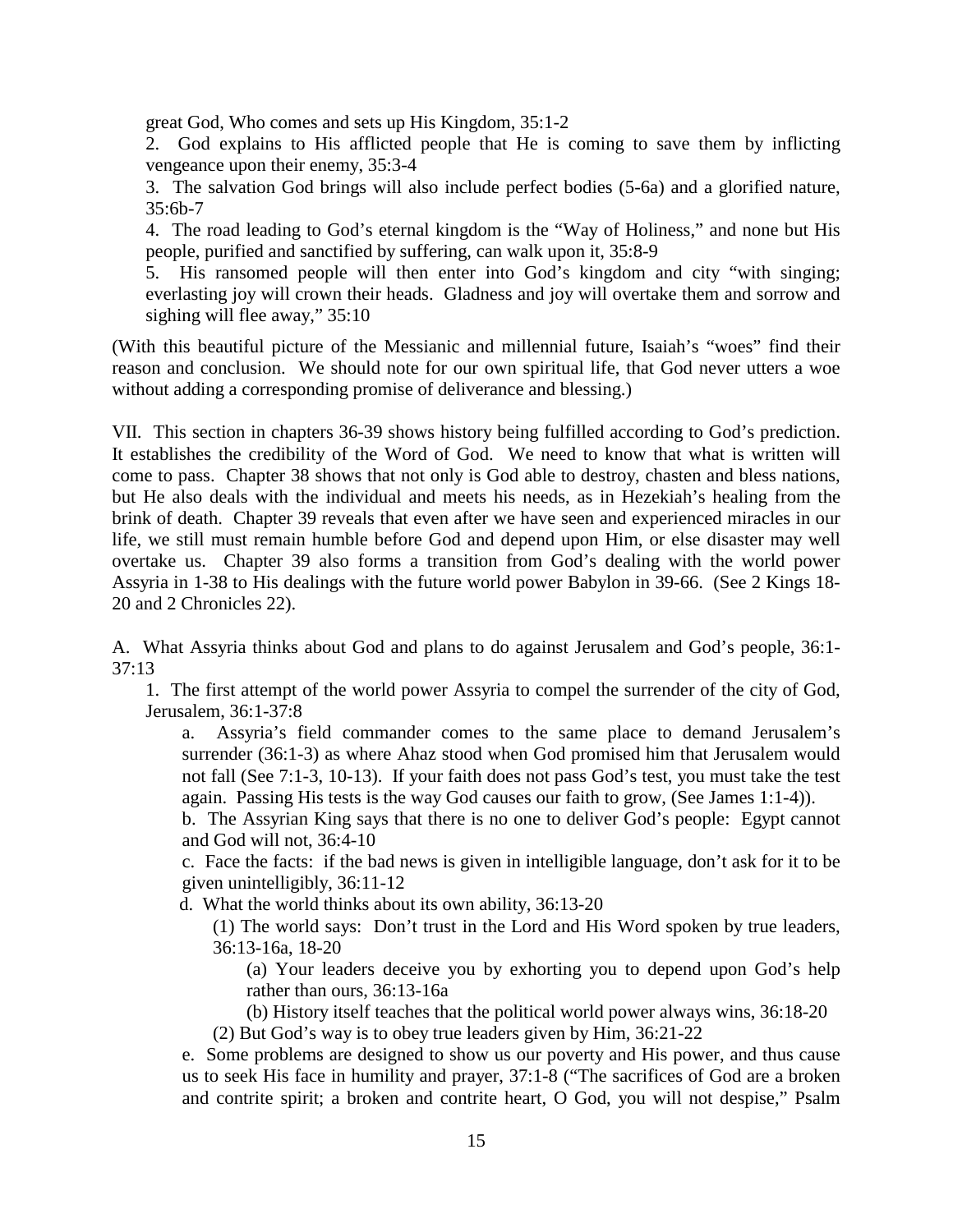51:17.)

(1) Humility before God, desperation and group prayer is a good start toward repenting, 37:1-4

(2) God answers: "Don't be afraid, I've got the situation under control," 37:5-8

2. The second attempt of the Assyrians to compel the surrender of God's people, 37:9-13 (Faith will be tested more than once.)

a. The movers and shakers of this world will try to convince God's people that their God is utterly powerless, and that they must give obedience to those in power more than to the spiritual power, 37:9-10

b. They will quote all sorts of statistics to prove the irresistibleness of their message, 37:11-13

B. What God thinks about Assyria and plans to do to them, 37:14-32

1. When faith is tested we must continue praying, 37:14-20

a. Hezekiah went to the House of God with his pressing problem "and spread it out before the Lord," 37:14

b. Realize who God is (16-17), face the facts of the case (18-19), believe God can and will deliver you, despite the tough situation (20a), and don't forget to give God the glory, 37:20b (See Acts 3:12-16; Revelation 19:1-8)

2. God wants you to know that He effects deliverance "Because you prayed unto Me. . . ." 37:21-22

3. A word from God in answer to the boasting of Sennacherib and the prayers of Hezekiah, 37:23-32

a. What Sennacherib believed that he had accomplished, 37:23-25

b. God Himself had previously ordained, planned and brought to pass, 37:26-29 (All things happening to us are worked out by the Lord for our good, even the Sennacheribs and Satans of our lives. See Romans 8:28)

c. God will not only destroy the enemy and thus deliver the believing remnant of His people, but He will also miraculously supply their need by commanding the earth to produce food for two years without being farmed, 37:30-32

C. God wins. He will save His people "for My sake and the sake of My servant David" 37:33- 38 (Notice the meaning of Isaiah's name, "God is salvation.")

1. Sennacherib will not be able to harm even one hair of God's people (33-35) because the angel of the LORD went forth and destroyed 185,000 of the Assyrian soldiers, 37:35-37 (God can employ either angels or men to deliver you. In God's hand, one is as good as the other.)

2. Sennacherib saw and felt the hand of the true God, but learned nothing from the lesson. He did not change one iota and was killed because of it, 37:38 (Does this sound familiar?)

D. God cares not only about nations (chapters 1-37) but also about individuals; and will deliver one as quickly as He will the other, as is shown by His healing of Hezekiah who was at the point of death, 38:1-22 (Notice that the healing resulted from Hezekiah's prayer).

1. God heals Hezekiah from "the point of death," 38:1-8 (See Mark 5:23)

a. The power of disease to destroy, 38:1

b. The power of prayer to restore, 38:2-8 (See James 5:13-18)

2. The proper duty of the one delivered to glorify and praise God for His great mercy shown to him, 38:9-20

a. Hezekiah's thoughts when he was at the brink of death, 38:9-12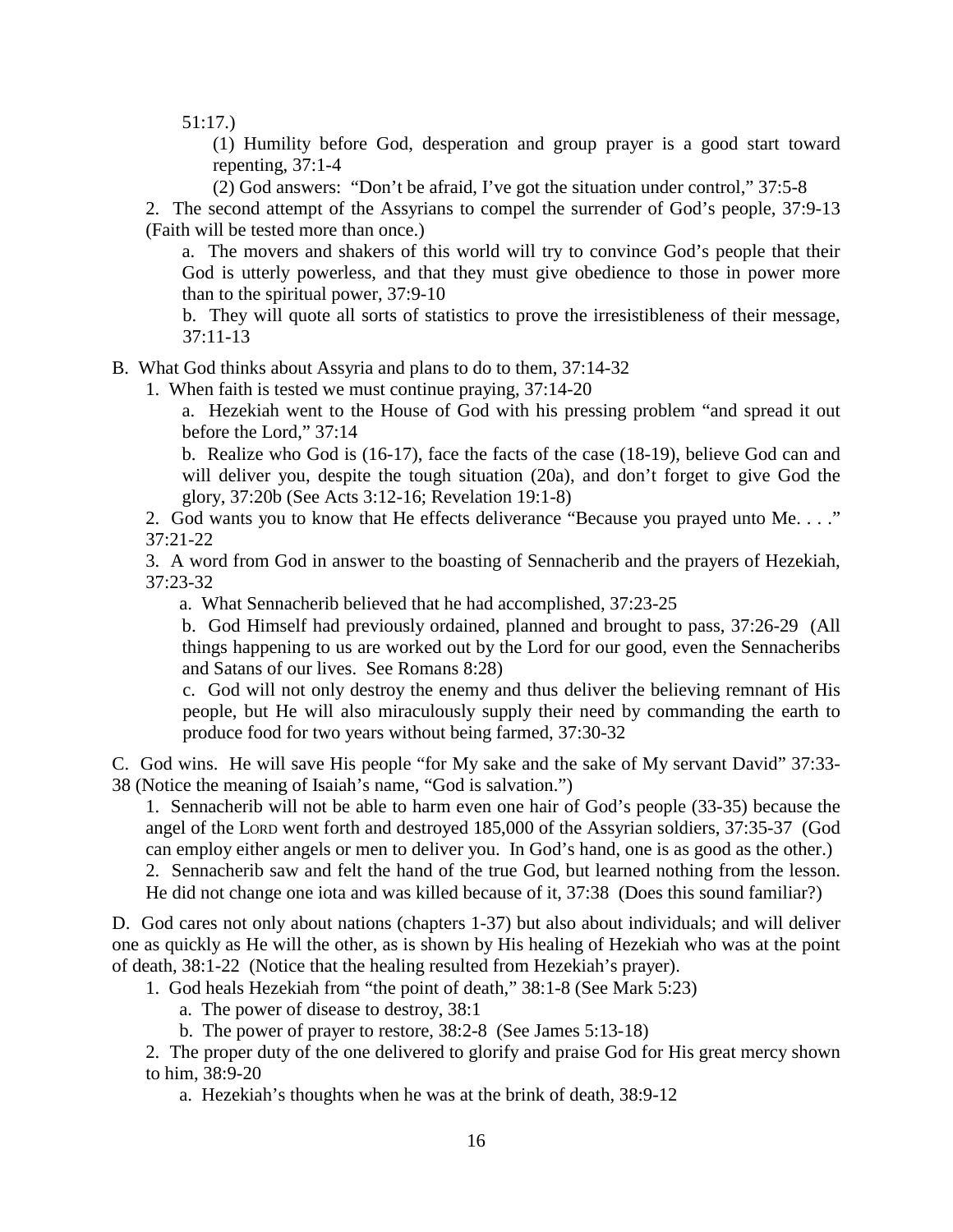b. The king's intense suffering from the illness and his looking to God for help, 38:13- 14

c. God's performing His promise of healing (15a) will cause Hezekiah to live in humble obedience before God all his life, 38:15b (Thanksgiving should be a part of our lives.)

d. The gracious words and deeds of the Lord are the true support of life, both physical and spiritual, for all God's people. In contrast to Ahaz (7:9b-12) Hezekiah mixed his faith with God's promise of healing, and he lived, 38:16

e. The suffering was indeed chastisement, but a discipline springing from God's love, 38:17 (See Romans 8:28; Hebrews 12:5-12)

f. One reason for Hezekiah's deliverance was that he might praise God in testimony to his children (18-19) and worship continually in God's presence, 38:20

3. The preceding words of praise (9-20) arose from the king's faith in God's Word, 38:21- 22

E. The testing of Faith, 39:1-8 (See 2 Kings 20:12-19; 2 Chronicles 32:24-31)

- 1. Beware of Babylonians bearing gifts, 39:1
- 2. Beware of pride, 39:2

3. Beware of a heart that does not repent when God confronts it, 39:3-4

4. The catastrophic result of relying on self, rather than upon God, produces a condition the exact opposite of having Immanuel—God with us, 39:5-8

VIII. The prophecies and their fulfillment and God's chastening and purifying of His people and restoring all nature in chapters 1-39 can be applied partially to the Jews of the Old Testament, the Church in the New Testament, and to the life of every individual believer.

 In chapters 40-48 there is a contrast between powerful Yahweh and powerless idols. This section also set forth the remnant's deliverance from Babylon, which God has prophesied beforehand, to the shame and overthrow of both idols and idol worshippers. The deliverer from Babylon, Cyrus, is named approximately 200 years before he appears in history. This unique power to predict demonstrates Yahweh Deity and is the basis for Isaiah's presenting Him to Israel as their incomparable God. Thus, chapters 40-48 are a prophecy of His people's deliverance from captivity through Cyrus, something no one else could ever predict. Such ability identifies God, their God, as totally unique.

A. Words of Comfort from the unsurpassable God of comfort, 40:1-31

1. "Comfort ye, comfort ye My people," the theme of God's promise to His people and the basis of the absolute necessity of its fulfillment, 40:1-11

- a. God's continual command to His preachers, 40:1-2
	- (1) Even though He disciplines, God does not cease to love, 40:1 (See Hebrews 12:1-12)
	- (2) The turning point from wrath to comfort has arrived, 40:2

b. God Himself will come and dwell among them, and all mankind will see His glory, 40:3-5

c. Perishable man versus God's imperishable Word, 40:6-8

(1) Man like a plant rises, blooms, and then fades, generation after generation, 40:6-8a

(2) In contrast to man's non-durable nature, God's promise of deliverance will be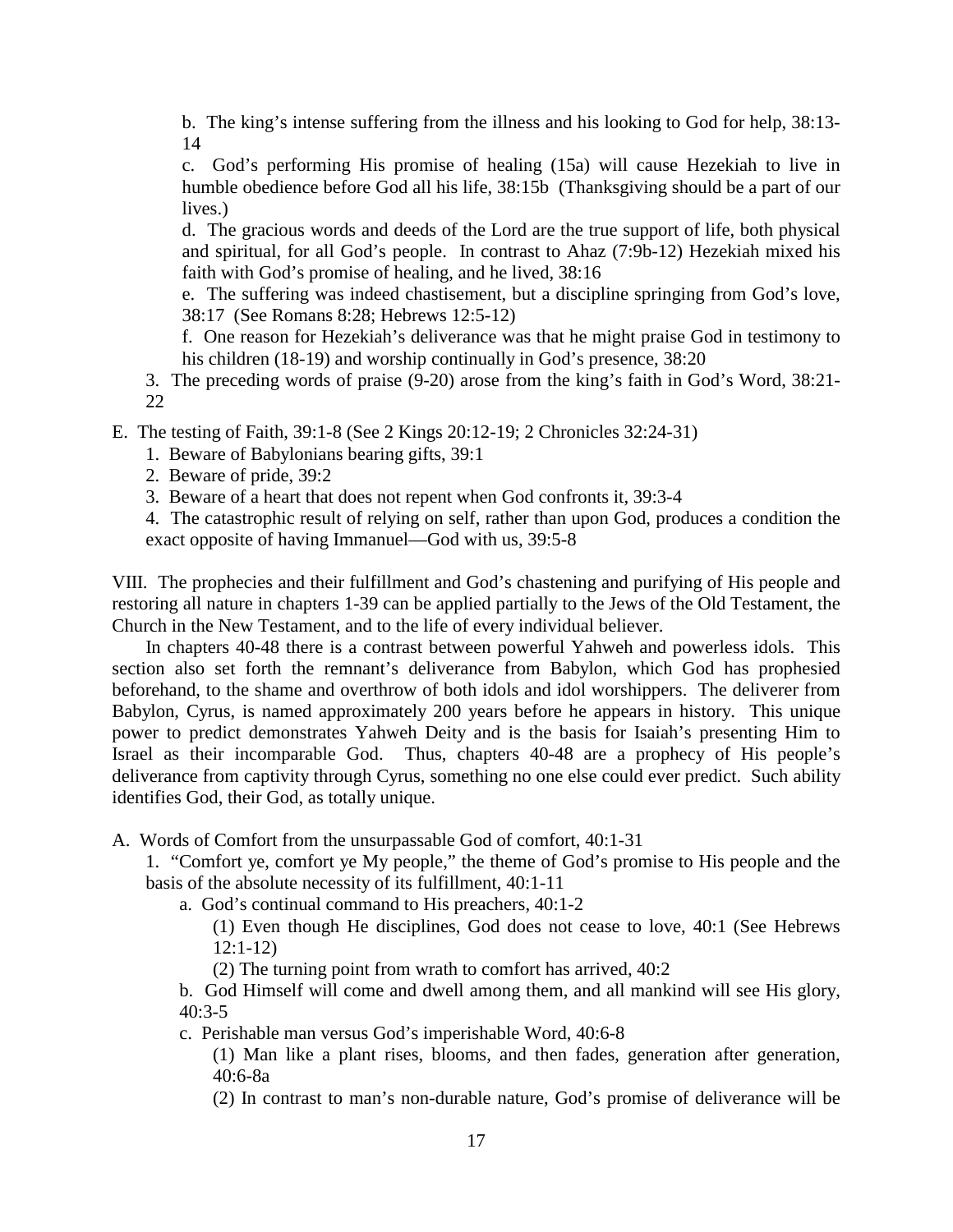fulfilled because its rests upon Divine and eternal authority, 40:8b

d. God's preachers are to proclaim that He is, even now, ready to dwell in the midst of His people, 40:9-11

(1) They are to proclaim boldly and without trepidation God's desire to dwell among His people, 40:9

(2) He will come as both Rewarder (10) and as Shepherd, 40:11

2. The fulfillment of God's promise to deliver His people rests upon the power of His person, 40:12-17

a. His almighty power, which no one else has, 40:12

b. His infinite wisdom, which no one else has, 40:13-14

c. His exaltation as Governor of the world, which no one else can rightly claim, 40:15- 17

3. How much more then is the infinite, wise Governor of the universe (12-17) superior to any idol with which man replaces Him, 40:18-24

a. Which of your best idols are comparable to such a One, 40:18-19

- b. Which lesser idol is comparable to such a One, 40:20
- c. The unsurpassed excellence of God can be seen,
	- (1) From creation, 40:21,22
	- (2) From history, 40:23,24

4. The incomparable One Who created the heavens (25-26) is the same One Who gives strength to and supports His people (27-29). The sole condition for His help to be given to each one is to wait upon Him, (40:30-31), not self, nor sin, nor Satan, nor the world. This is the reason that prayer is indispensable both for the individual Christian as well as for the church body. As Kidner says elsewhere, "To wait is to accept His time and therefore His wisdom; it marked the difference between David's and Saul's attitude to God [See 1 Samuel 26:10-; 13:8-14] and between Isaiah's and Israel's [See Isaiah 30:15-18]." Faith is all that is needed to insure participation in God's strength (See 7:9b)

B. Yahweh, Israel's God, is the God of prophecy and also of the world's history, 41:1-29

- 1. The supreme proof of God being the sole deity is His power to predict the future, 41:1-7
	- a. God summons the idolatrous nations to the judgment seat of reason and truth, 41:1

b. God predicts to the nations the raising up of King Cyrus to overthrow Babylon and redeem His people as proof that He has been the Author and Guide of the world's history from the very beginning, 41:2-7

(1) Cyrus is the instrument, 41:2b-3

(2) God is the Author and Cause, 41:1, 2a, 4

(3) The unbeliever's only recourse is to make a metal idol that will be unable to tell them how to handle the situation, 41:5-7

2. Although God uses Cyrus to destroy the nations (1-7), Cyrus in turn will be God's instrument to deliver Israel, 41:8-20

a. Destruction for unbelievers but redemption for believers, 41:8-10

b. Israel's enemies will be ashamed, disgraced and disappear (11-12), whereas Yahweh, the Redeemer, even the Holy One of Israel, will Himself aid His people, 41:13-14

c. Instead of succumbing to their foes, God's people will acquire full power and authority over them, 41:15-16

d. Even though their present state is needy (17), His people's cry for help will be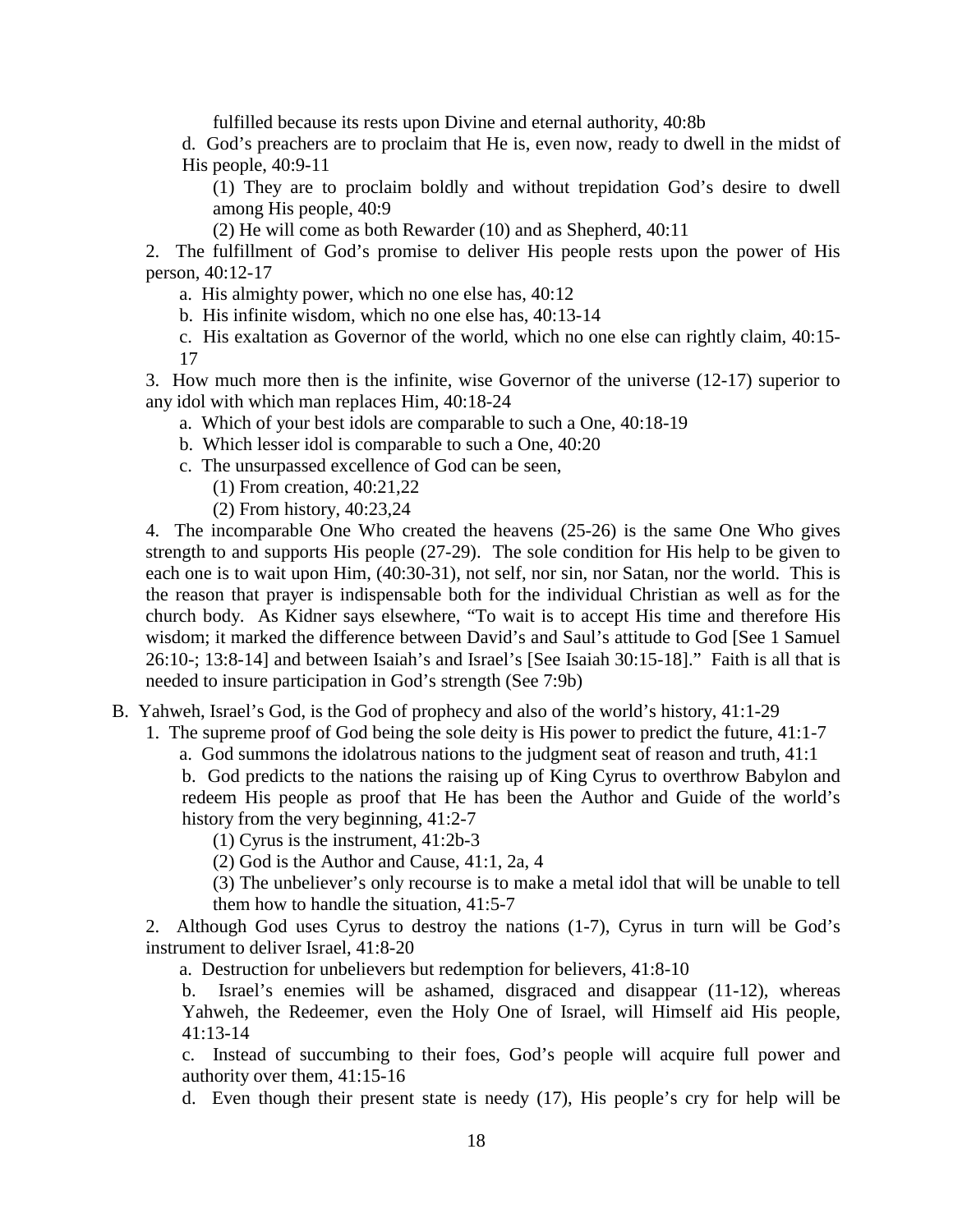amply supplied (18-19), so they can understand that their God, and no other, has Himself supplied their want, 41:20

- 3. Compare your best god-substitute to the incomparable God, 41:20-29
	- a. The god-substitutes, 41:20-24
		- (1) Cannot predict the future, 41:20-23a
		- (2) Cannot perform any works, good or bad, 41:23b-24a

(3) Those who choose such worthless god-substitutes, in place of the mighty God Himself, are detestable, 41:24b

b. The incomparable God, 41:25-29

(1) He does what no other man or god can do. He will raise Cyrus to deliver His people and tells about it 200 years before the event takes place, 41:25-27

(2) Since the god-substitutes cannot do likewise (28), their claims to god-like powers are false, and they themselves are nothing but wind and confusion, 41:29

C. Messiah, "The Servant of the Lord," God's agent of redemption and deliverance, 42:1-25

1. The Servant-Messiah's virtues, 42:1-4

a. God's Spirit-filled Delight Who brings justice according to truth, 42:1

b. He pursues His work with a quiet, gentle and humble spirit by bringing truth that commends itself, and therefore requires no forced trumpeting, 42:2

c. Along with His unassuming manner there is associated a tender pastoral care, 42:3

d. He will persevere until He accomplishes God's true purpose for the earth and its people, 42:4

2. The Servant will never lack ability to execute His calling, by virtue of the infinite power of the great God Who sent and thus upholds Him, 42:5-9

a. It is Yahweh God, the Creator of all matter and the Author of all life, Who calls the Servant and sustains Him, 42:5-6a

b. The Servant will make a new covenant with the people (42:6a, See 61:8; Jeremiah 31:33-34; Luke 22:20); He brings redemption from physical captivity, as well as from spiritual bondage. He leads both Jew and Gentile out of night into light, redeeming all who need and desire salvation, 42:6b, 7

c. True and false religion cannot co-exist. True worship of God is to be exclusive of all other gods, 42:8

d. Just as all former God-given prophecies have been fulfilled, so will these present predictions, concerning the deliverance of Israel, 42:9

3. A song of thanksgiving for the coming redemption of God's people and destruction of their enemies, 42:10-17

a. God Himself goes forth to fight against Babylon, which holds His people in captivity, 42:10-13

b. Like a baby ready to be born, the time has come for God to bring forth the deliverance of His people (14). The land of their captivity will be destroyed and all barriers to their return demolished, 42:15

c. God's mercy gives understanding to the spiritually blind (See 6:9-10), lights up the darkness and clears away every obstacle, 42:16

d. At that time the false religions will fail, and this may later become a means for unbelievers to become believers, 42:17

4. Israel (God's people) is charged with unfaithfulness to its great trust and this unfaithfulness is declared to be the cause of her suffering, 42:18-25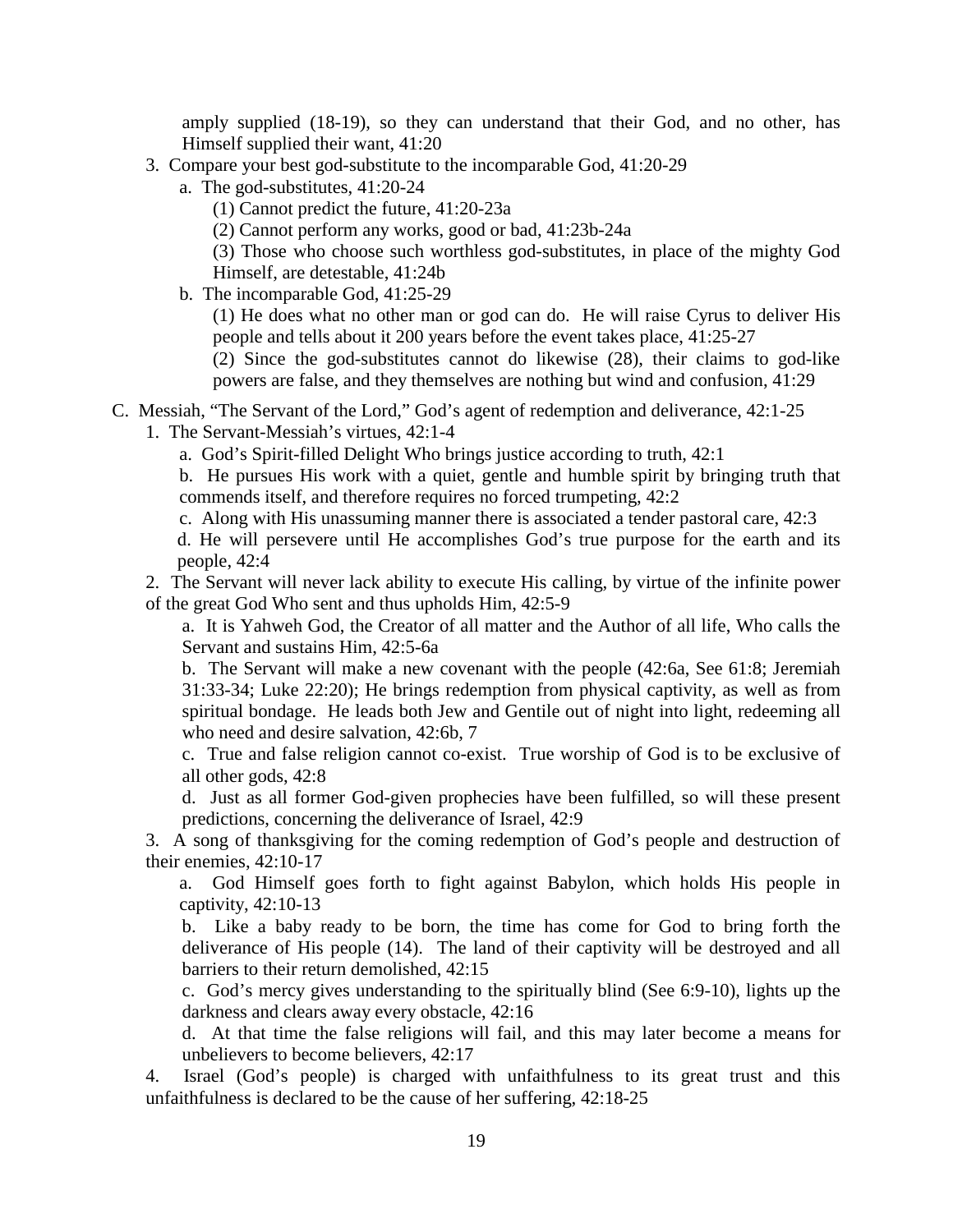a. Israel's spiritual deafness and blindness, making it ineffective as God's messenger, is her own fault, for God gave them both good preachers and His glorious Word, 42:18- 21

 b. Israel's present bondage and exile is the result of discipline for unfaithfulness, 42:22 c. When God's people (Israel) have their spiritual sight restored, they will recognize with repentance that their wretched state was but merited punishment from God, 42:23- 25 (See Psalms 78:32-39; 119:67)

D. No meritorious work would bring Israel (God's people) from what it once was to what it was to be; but instead God's free grace will do it, 43:1-43:23. This is God's method of dealing with His people at all times among all nations!

1. God's relation to Israel versus His relation to other nations, 43:1-13

a. Israel owes everything she is to the love of God for her, 43:1-7

(1) God created, redeemed and named her, 43:1

(2) God is her protector—deep rivers will not drown her, fierce flames will not destroy her, 43:2

(3) Because He loves Israel, God will destroy those nations that previously had afflicted her, 43:3-4

(4) His love for Israel will bring back all her scattered children, 43:5-7

b. The other nations will bear witness to God's love for His people, 43:8-13

(1) God will appoint someone (Messiah) to lead spiritually blind and deaf Israel out of bondage (8) which will cause them to believe on the Lord and act as witnesses to His promise to deliver them, 43:10-13

(2) The nations will witness God's redemption of Israel according to His previous prediction (9a), which none of their worthless idols was able to do, 43:9b

2. God's vengeance upon His people's enemies brings at the same time deliverance for His people, 43:14-21

a. God's vengeance upon Babylon will at the same time deliver Israel (14-15), just as Israel was redeemed from Egypt, while Egypt was being destroyed, 43:16-17 (See Revelation 6:1-19:9. Reflect also on the rapture)

b. God's people along with all nature will be liberated, 43:18-21 (See Isaiah 11:1-16; Romans 8:18-23)

3. Although God's grace alone will deliver His people (See 43:1-13), Israel must appropriate God's promise by repentance and faith. Since she has not believed and fully returned to God, she must be purified by even more suffering, 43:22-28. We, likewise, must lay hold of God's grace by faith.

a. Instead of honoring God by prayer, praise and worship, they had burdened Him with their sins, 43:22-24

b. Nevertheless, divine love would blot out their sin from God's remembrance (25), even though Israel has no merit before God at the present time (26) or ever in her past (27). Therefore, the believing remnant would come to repentance and faith in God only by further suffering, 43:28

4. The outpouring of the Spirit, 44:1-5 (See Joel 2:28-29)

- a. Upon Israel, now a righteous (Jeshurun) servant, 44:1-2
- b. All nature will be changed, 44:3a
- c. All the people will be blessed (3b-4) and feel they now truly belong to the Lord, 44:5

E. The foolishness of god-substitutes, when one can have the true "King and Redeemer, the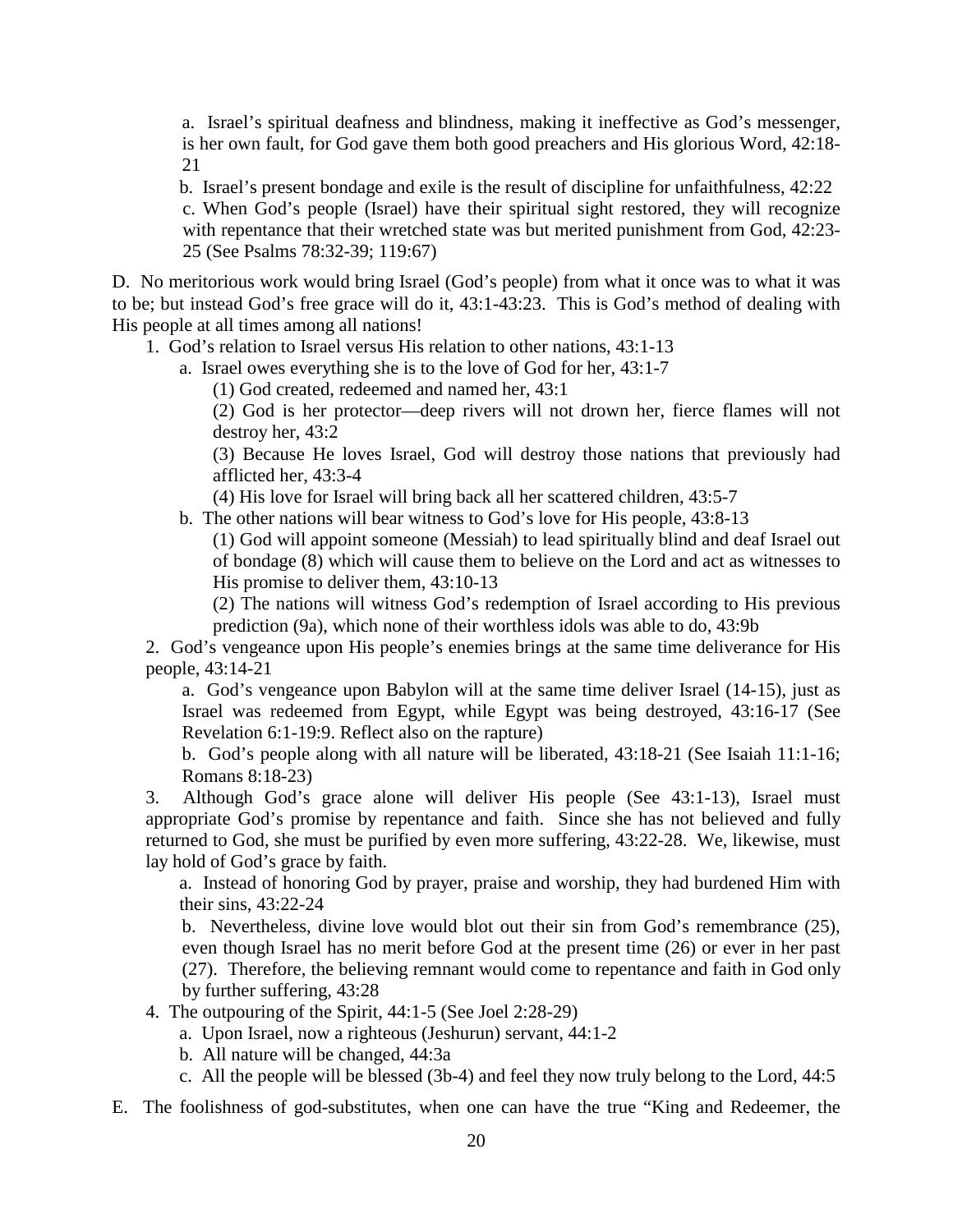Lord Almighty" as his Protector and Provider, 44:6-23

1. God's pledge to redeem and deliver Israel is supported by His ability to correctly prophesy of things to come, proving that He alone is God, since no other god-substitute can do likewise, 44:6-20

a. God alone manifests Himself as God by speaking and acting (6) and uttering prophecy that has been and will continue to be fulfilled. This proves He alone is God; all god-substitutes are utterly useless, 44:7-8

b. The very best of the god-substitutes are themselves merely metal fashioned by the one who then worships it, 44:9-13

c. The inferior idols are likewise made by man, and are even made from the wood which the worshipper uses to cook his meal and warm his house—the creator worshipping the created which is an inversion and perversion of the truth that the created should worship the Creator, 44:14-17

d. God-substitutes deceive and harden the heart and take away one's spiritual understanding, 44:18-20 (See Isaiah 6:9-10; 27:11;Romans 1:18-24a)

2. God's ability to perform His promise (21a) should cause His servant Israel (21b) to accept His redemption by turning in repentance to Him (22). When Israel does this very thing all heaven above and all nature below will burst forth in song and praise, 44:21-23

F. Who Israel's God truly is and why His people should have confidence in Him and desire Him and His ways, 44:23-45:25. (In contrast to the impotent god-substitutes previously described).

1. Israel's Redeemer is Yahweh, Who created the heavens and earth, 44:24

2. He alone discloses the future and then perfectly fulfills His prediction—which no godsubstitute can do, 44:25-45:8

a. He turns the predictions of false prophets into nonsense, but carries out the Word spoken by His prophets, 44:25-26a

b. In about 739 B.C. God predicts that Israel will come back to Palestine from Babylon and that Jerusalem will be rebuilt (44:26b-27), because Cyrus the Persian will be His chosen instrument, 44:28-45:6. (For the fulfillment in 538 B.C. see 2 Chronicles 36:20- 23; Ezra 1:1-4)

(1) God appoints Cyrus to be His shepherd to regather the lost sheep of the house of Israel to their land and to rebuild their cities and temple, 44:28-45:3

(a) It is the hand of Israel's God that leads Cyrus in all his endeavors, 44:28- 45:1

(b) In fact God Himself will go before Cyrus to break down Babylon's gates and hand over her treasures to the Persian, 45:2-3

(2) The calling and equipping of Cyrus occurred when Cyrus as yet knew nothing of Yahweh, and thereby proves that Yahweh alone is God, and therefore can be trusted in His Word to Israel, 45:4-6

c. Yahweh alone is Sovereign (7) and His righteous purpose for His people will prevail, as the fulfillment of the prophecy concerning Cyrus will prove, 45:8

3. To those of God's people who would quarrel with His ways among nations and individuals, 45:9-13

a. Complaining about God's work in your life is like a vase asking the potter "What are you doing?" (9), or a child objecting to its parents concerning its own birth, 45:10 (See Jeremiah 18:1-10; Romans 9:19-21)

b. A vase may as well question the potter or a child his parents, as the faultfinders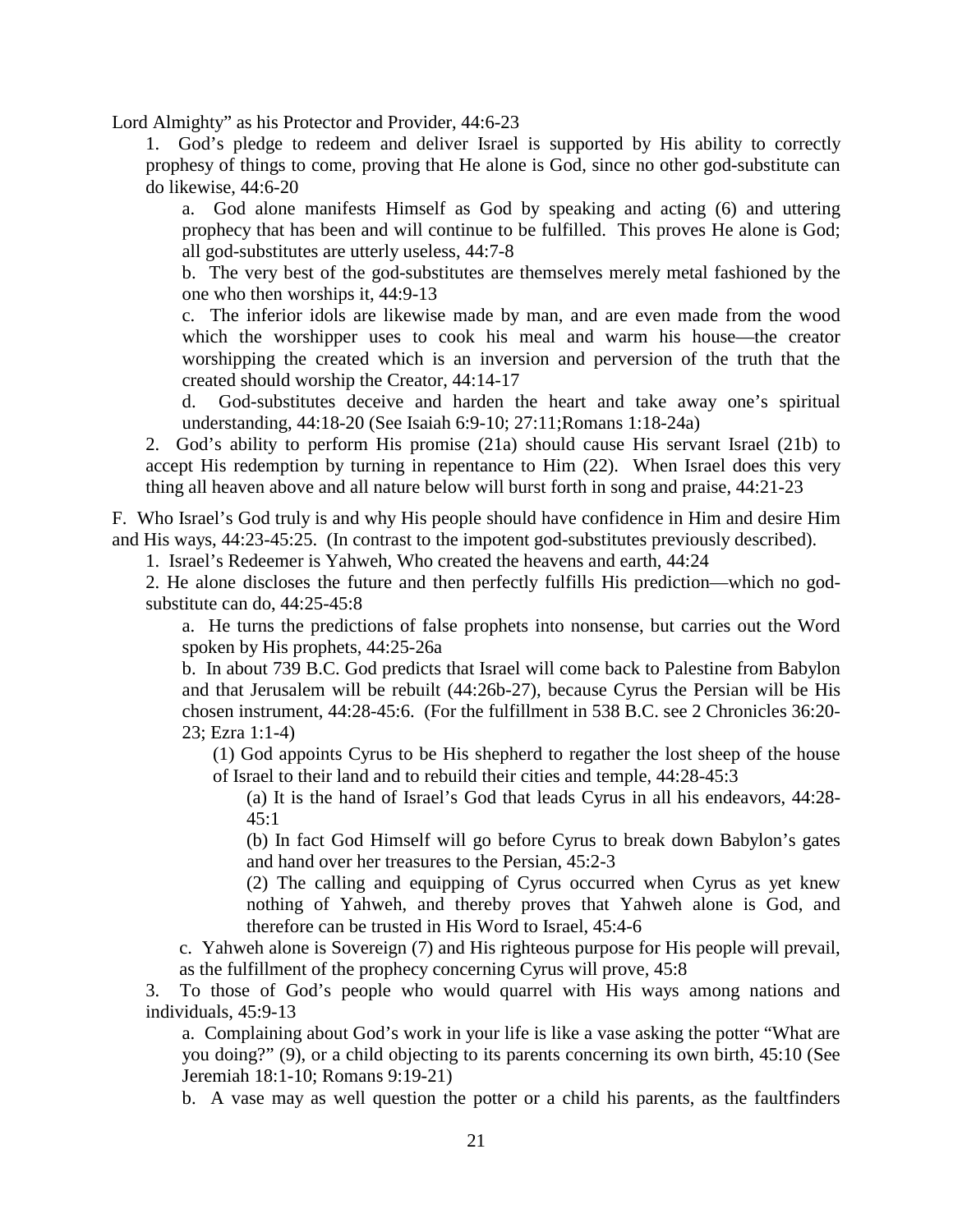question what God their Maker is doing in their lives (11a). Instead they are to pray for enlightenment concerning His plans for them and He will answer, 45:11b

c. He Who created all things will always have a means to deliver His people and to cause them to be victorious (12). Therefore, His people should not fear Cyrus' coming destruction of Babylon, because that very thing will bring deliverance to Israel, 45:13

4. God's work among the nations will redeem the sifted and purified remnant and at the same time convert some among the heathen, 45:14-25 (See Matthew 25:31-46; Romans 9- 11)

a. Some among the unsaved will see that "Surely God is with you" and be converted (14), which causes amazement to the believers, 45:15

b. The remaining unbelievers will be disgraced (16), whereas God's people will be saved with an everlasting salvation, 45:17

c. Yahweh is God in the fullest and most exclusive sense and therefore will bring His people into a fertile fruit-bearing land, rather than a sterile uninhabited land (18). God's people can rely upon this promise because it pays to seek Him—the One Who speaks truth, 45:19

d. Those unbelievers who escape God's judgment upon the nations are invited to leave their do-nothing idols and come in repentance and faith to Yahweh, the only One able to declare the future correctly and then see His prediction be fulfilled completely, 45:20-22

 e. In the end all mankind will come to the true God and bow their knee: the believers will find righteousness and strength in such voluntary submission (23-24a, 25), but the rebellious will be put to shame in His presence, 45:24b

G. The fall and destruction of religious Babylon brought about by the one and only true God, 46:1-13 (See Revelation 17). (Thus, in chapters 46-47 God has strong sayings for stubborn skeptics.)

1. When judgment day comes, all god-substitutes will be unable either to protect their worshippers or to save themselves. They are totally impotent, 46:1-2

2. Unlike the impotent, do-nothing god-substitutes, Israel's God has upheld them and carried them in past years (3) and will continue to sustain, carry and rescue them in the future, 46:4

3. Yahweh alone is Deity and is the incomparable One, 46:5-11

a. All god-substitutes are but creations of man (6). Indeed, they are unable even to move themselves, or to answer prayer or to deliver anyone from trouble, 46:7

b. Whereas, believers are to be steadfast in the faith that Yahweh is the true and only God (8-9), Who manifests His sole Deity by making His purpose known in prophecy and then fulfilling His promise (10). One such prophecy is His present promise to destroy Babylon and deliver His people through Cyrus, the Persian, which God will fulfill at the proper time, 46:11

4. In spite of their unbelief (12) God decrees that Israel will be saved by His righteousness and will as a consequence partake of His splendor, 46:13

H. The fall and destruction of commercial and political Babylon, the capital of the empire of the world, brought about by Yahweh, the one and only true God, 47:1-15 (See Revelation 18). (From the religion of Babylon in chapter 46, the announcement of judgment passes on to Babylon itself.)

1. Babylon, the once proud virgin queen of every city, surrounded by total luxury, is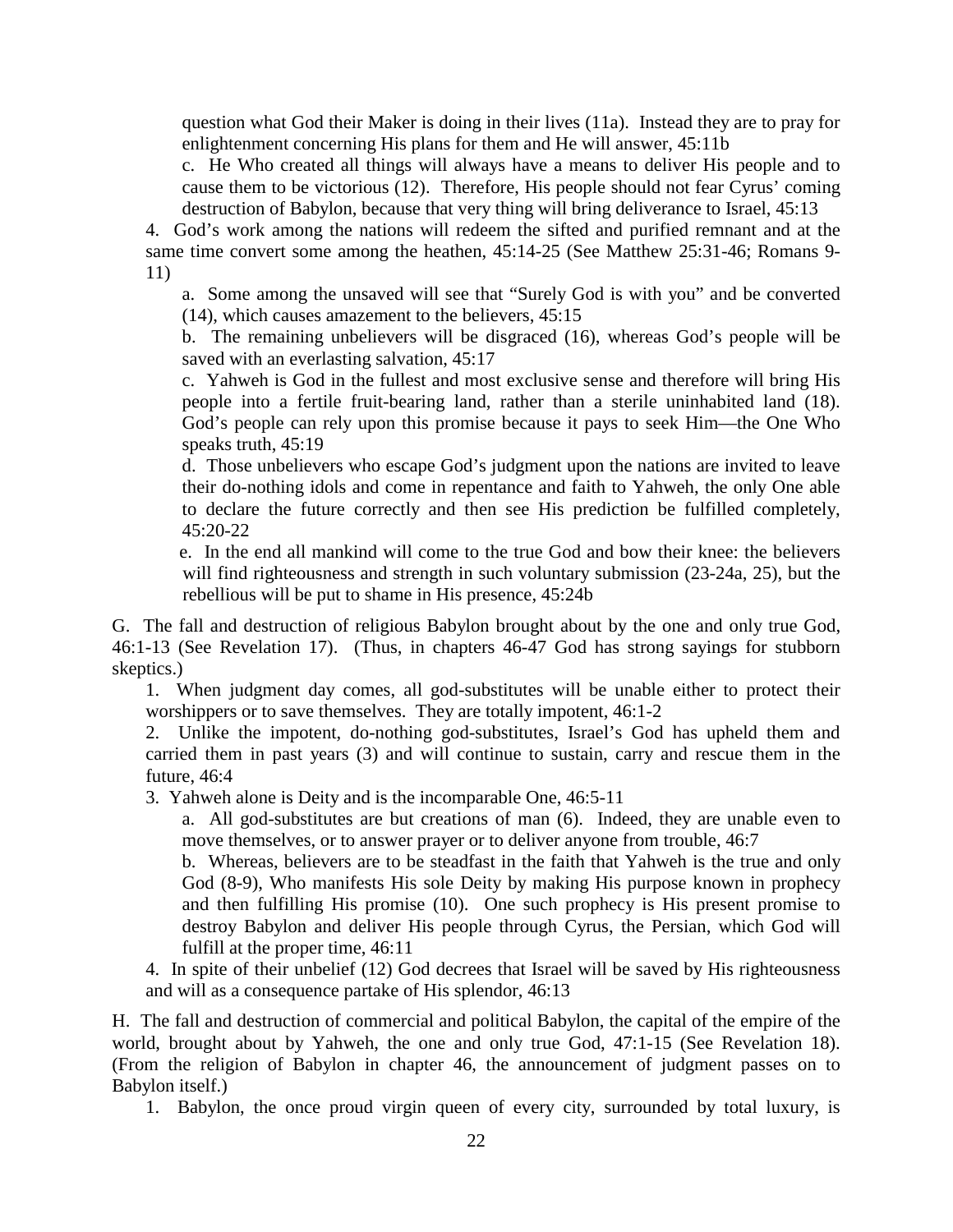reduced to the lowly status of the domestic slave-girl (1-3), brought about by Israel's Redeemer, the Lord Almighty, even the Holy One, 47:4

2. The virgin queen of the world will herself be cast into darkness (5), because having been given victory over God's people, she treated them mercilessly, 47:6

3. The reason the world empire treated God's people so harshly was because of its arrogance, pride and self-confidence (7-8), and as a result she will suddenly find herself bereft and forsaken, 47:9

4. Nothing can ransom Babylon nor ward off her coming catastrophe: Not her wisdom (10- 11) nor her false, hellish religion, 47:12-15

a. Neither fortune tellers, ouija boards, tarot cards, or horoscopes can save her "from what is coming upon you," 47:12-13

b. The leaders and prophets of this false religious system will themselves be consumed in the irresistible, divine flame, leaving the world's capital, Babylon, totally helpless, 47:14-15

I. Israel—the reluctantly redeemed rebel, 48:1-22

1. The rebellion of Israel, 48:1-8

a. Although chosen by God, Israel's insincerity causes her to be unworthy of such honor and also to be unfaithful to her covenant with God, 48:1-2

b. God had given and fulfilled former prophecies (3) to enlighten stubborn Israel concerning Himself (4), so that Israel would know and must admit that He alone is God, 48:5-6a

c. God will give to Israel new prophecies concerning their deliverance from both Babylon and also personal sin (6b-7). Their spiritual ears and eyes have not yet been opened to this Word because of their rebellious nature, 45:8

2. The redemption of Israel, 48:9-21

a. By God's compassion (9) and by Israel's purification through the affliction of captivity (10), in order to protect His own Divine honor, 48:11 (See Leviticus 18:21; Ezekiel 36:20-32)

b. By His Own exclusive Deity proved 1) by His being the Creator of all things (12- 13), and 2) by His sole ability to predict the future, and then bring His prophecy to pass, 48:14-16

(1) By predicting in 739 B.C. Cyrus' destruction of Babylon and deliverance of Israel and fulfilling the prophecy in 538 B.C., 48:14-15

(2) By predicting the coming of the Son of God Who will redeem His people not by force of arms, like Cyrus, but by the power of the Spirit, 48:16

c. By His teaching in all its various forms, 48:17-19

(1) God's way is always best, 48:17 (See Genesis 22)

(2) Obeying God's voice gives peace like a river, abundant righteousness and a numerous, enduring people, 48:18-19 (See Galatians 6:16)

d. By fleeing Babylon, the world's capital, when redemption does come (20-21). However, there will be no peace to the wicked—those who do not accept God's redemption and righteousness, 48:22. Even today Satan's main weapon against God's child is self and the world.

IX. Whereas the previous chapters of Isaiah have dealt mainly with the physical deliverance of Israel from a terrible condition of slavery to the nations, chapters 49-55 deal in particular with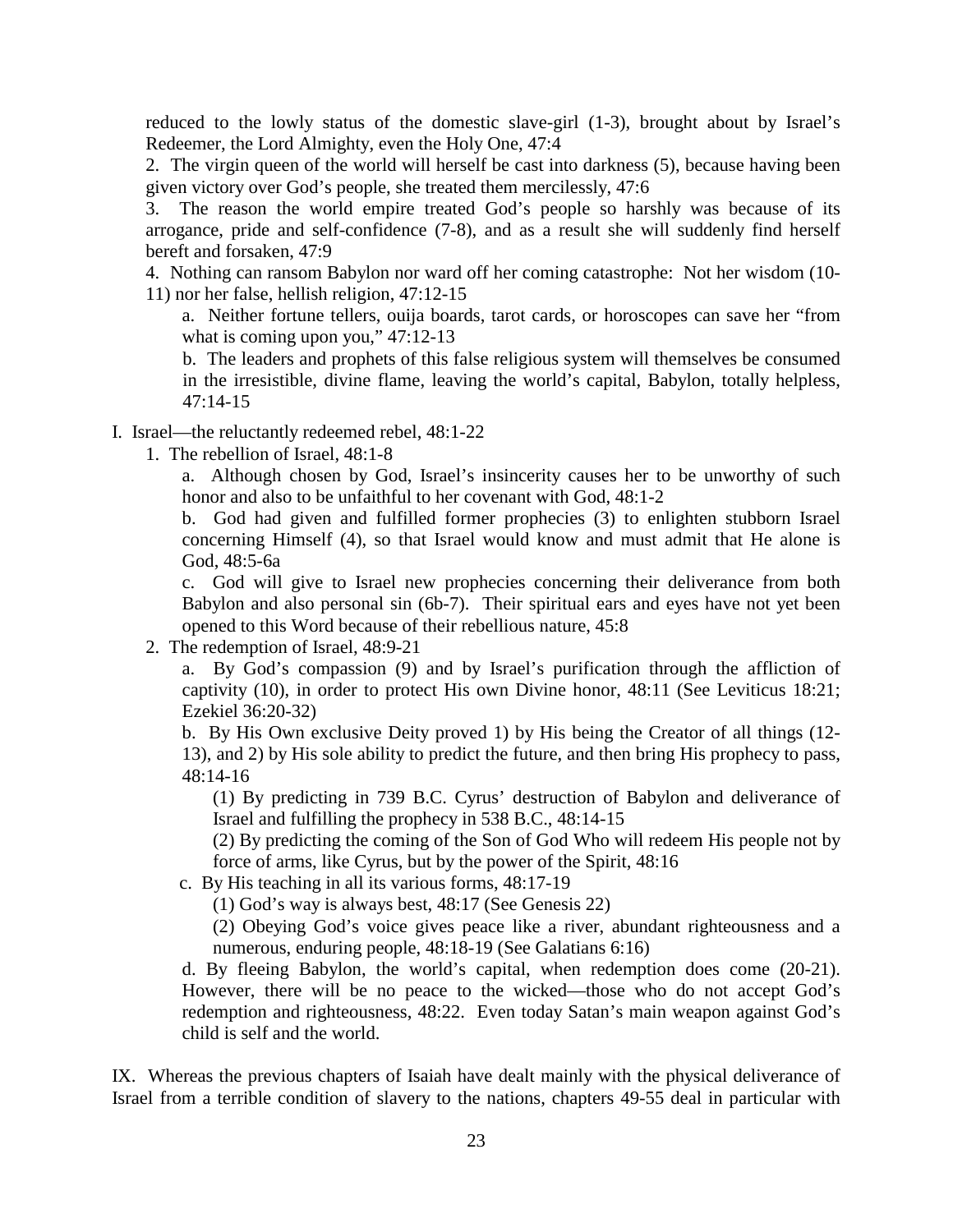the basis for the spiritual salvation of God's people by God's coming Servant being pierced for their sin, by paying sin's penalty for them, and then rising from the dead to great honor and glory. Here, for the first time in the Old Testament, we receive the full revelation that Messiah is to suffer and die for sins not His Own, and that this would occur before His destruction of the world system and all demonic powers and before His bringing in the millennium of eternal righteousness, peace and prosperity.

- A. The Servant of the Lord: His Mission and Its Success, 49:1-26
	- 1. The Servant's Mission, 49:1-13

a. The Servant's suitability for His Mission: His Call (1); the power of His Word to overcome everything that resists Him (2a, See Revelation 1:16; 19:15); His appearance in the fullness of time (2b, See Galatians 4:4,5); and the One Who glorifies the Lord God by completely obeying God's will for His life, even to death on the Cross, 49:3 (See Isaiah 53)

b. At first His mission would seem to be a failure (4a, See Isaiah 53:1-3), but He was confident that later God would crown His ministry with success, 49:4b

- c. The Servant's dual mission, 49:5-7
	- (1) To bring Israel back to God, 49:5-6a
	- (2) To bring the light of salvation to the Gentiles, 49:6b-7 (See Luke 2:27, 32)
- d. The Servant's dual role, 49:8-13
	- (1) To be a Covenant for the people, 49:8-9a (See Luke 22:20; Hebrews 8:6-13)
	- (2) To Shepherd God's people, 49:9b-13 (see John 10:1-18)
		- (a) To feed them and love them, 49:9b-10
		- (b) To make a way for them to return to God, 49:11-13
- 2. The Servant's success, 49:14-26

a. Since God can no more forget His children than a mother can forget hers, and since His people's name is engraved on His hands in perpetual remembrance, God will in due time bring Israel back to Himself, 49:14-18 (See Romans 9-11)

b. Israel will be restored with spacious lands and populated with a multitude of God's people, 49:19-21

c. Israel will be restored to the land by God's turning once hostile Gentiles into compassionate foster fathers and nursing mothers, 49:22-23

d. To those Gentiles who resist conversion and continue to plunder His people, God will destroy them thoroughly so that all mankind will recognize Him as the Mighty One—the Savior and Redeemer of His people, 49:24-26 (See Matthew 25:31-46; Revelation 17:1-19:9)

- B. Israel's faithlessness versus the devotion and faithfulness of the Lord's Servant, 50:1-11
	- 1. The people's lack of dedication to God, 50:1-3
		- a. The suffering of God's people is the necessary result of their own sin of disobedience to God's Word, 50:1-2a

b. In their blindness and hardness of heart they turned to impotent god-substitutes, rather than to the omnipotent power of the true Redeemer and Creator, 50:2b-3

- 2. The Servant's qualification and dedication, 50:4-9
	- a. He learns daily from God how to speak words in order to sustain the weary, 50:4
	- b. Contrary to Israel He will not rebel at God's Word but gladly heed and obey it, 50:5
	- c. The Servant will persevere in obedience to God's will for His life, despite great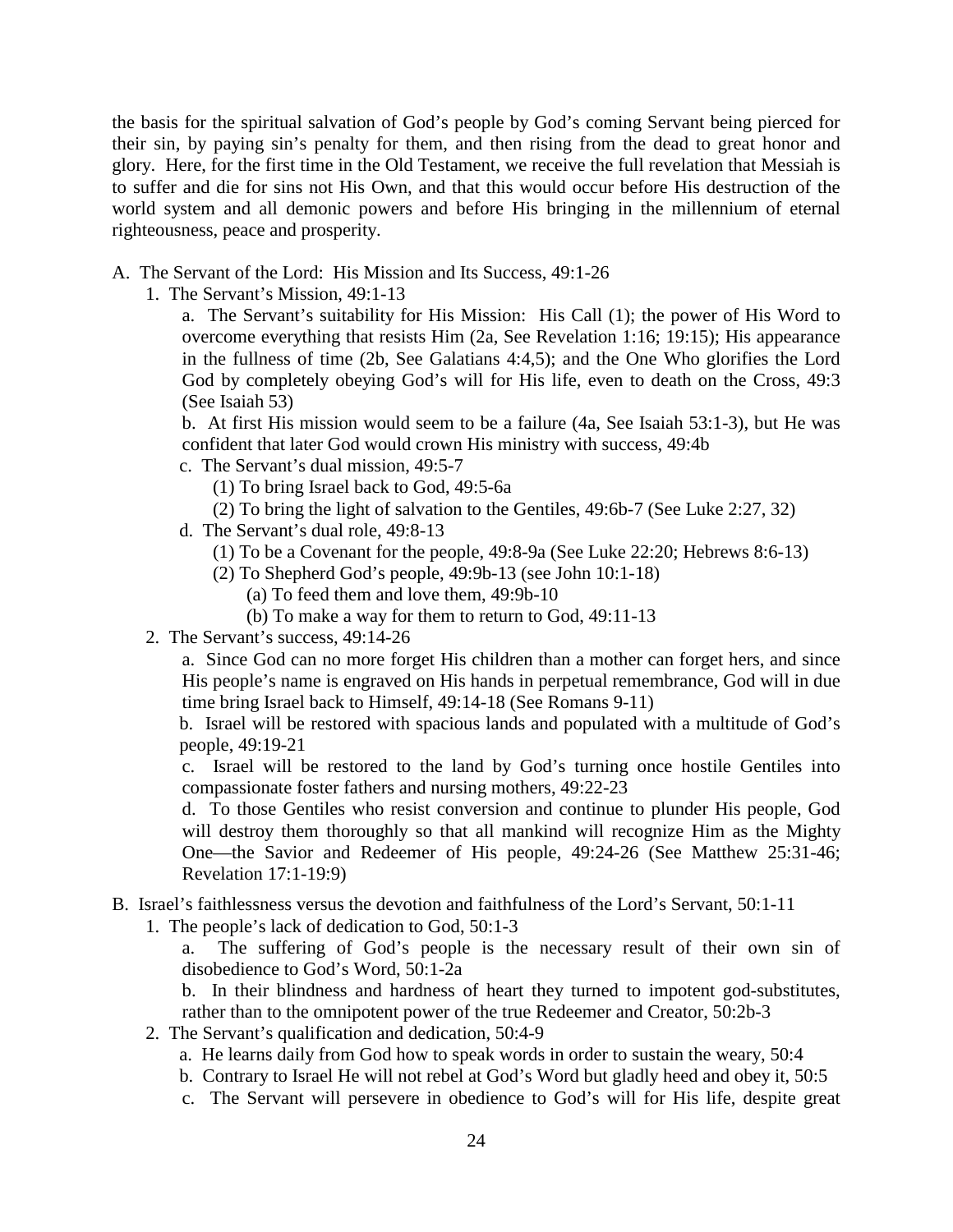suffering and mocking, 50:6a

d. However, He will not be disgraced or shamed because the sovereign Lord Who helps Him will bring Him to final victory, 50:6b-9

3. The call for wholehearted discipleship, 50:10-11

a. Those who wish to turn from spiritual darkness to the light that comes from obedience, let them trust in God and give full obedience to His Word, 50:10

b. Those false disciples who kindle fires of opposition to God and His Servant will be destroyed by the fire from their own flame, 50:11 (See Matthew 23:37-39; 24:1-2)

- C. Salvation and Judgment, 51:12-23
	- 1. "Listen to Me": Your deliverance is at hand, 51:1-16

a. If God's promise to make Abraham a great nation was fulfilled in due time (1-2), surely His promise to make Israel's wasteland like the garden of Eden inhabited by people full of joy and gladness, thanksgiving and singing will also come to pass, 51:3

b. God will also use this deliverance of Israel to bring many Gentiles into His Kingdom (4-5), but not the unrepentant ones, 51:6

c. Those who do right and have God's Word in their heart (7a, See Hebrews 8:10-12), are exhorted not to be afraid of men, 51:7b-8 (See Hebrews 13:5-6)

d. God's previous grace in delivering Israel from Egypt (9-10) should mean He will be no less gracious soon to redeem Israel and crown her with everlasting joy in her homeland, 51:11

e. The One Who comforts His people is Yahweh their Maker—Creator of heaven and earth. They do not have to fear man. He will soon set His people at liberty, 51:12-15

f. God's Word placed in the mouth of His Servant will be the means of the renewal of the world and the restoration of Israel, 51:16 (See Genesis 1:3-31)

2. Jerusalem is to awaken from her stupor because God gives her new promises, 51:17-23

a. His people's past and present condition, 51:17-20

(1) As punishment she drank deeply from the cup of God's wrath; "the goblet that makes men stagger," 51:17

(2) Cities and land have been devastated and the inhabitants given over to sword and famine, 51:18-20 (See Lamentations)

b. God their Defender will soon bring this change, 51:21-23

(1) Israel will never again drink from the cup of God's wrath. Her salvation will be full and final, 51:21-22

(2) The instruments of Israel's punishment are themselves given over to the punishment that their pride deserves, 51:23

D. God calls His people to exchange slavery for power and imprisonment for liberty, 52:1-12

1. Jerusalem is exhorted to awaken from the stupor caused by bondage to the enemy, then to rise up and clothe herself with power and garments of splendor provided by her Lord, 52:1 and 2. Likewise, the Christian is exhorted to escape from all bondage of the flesh, the world and Satan, which grace is the result of God's love for him.

2. The reason Israel can shake off the chains of slavery and rise to liberty and dominion is because "your God reigns," 52:3-12

a. Israel's redemption will be by God's power and not by money, 52:3

b. Israel went to Egypt as a guest and was enslaved first by her host and then by Assyria

(4), which caused both nations to mock the powerlessness of the one true God as being too weak to deliver His people (5). Such mockery will result in Babylon's punishment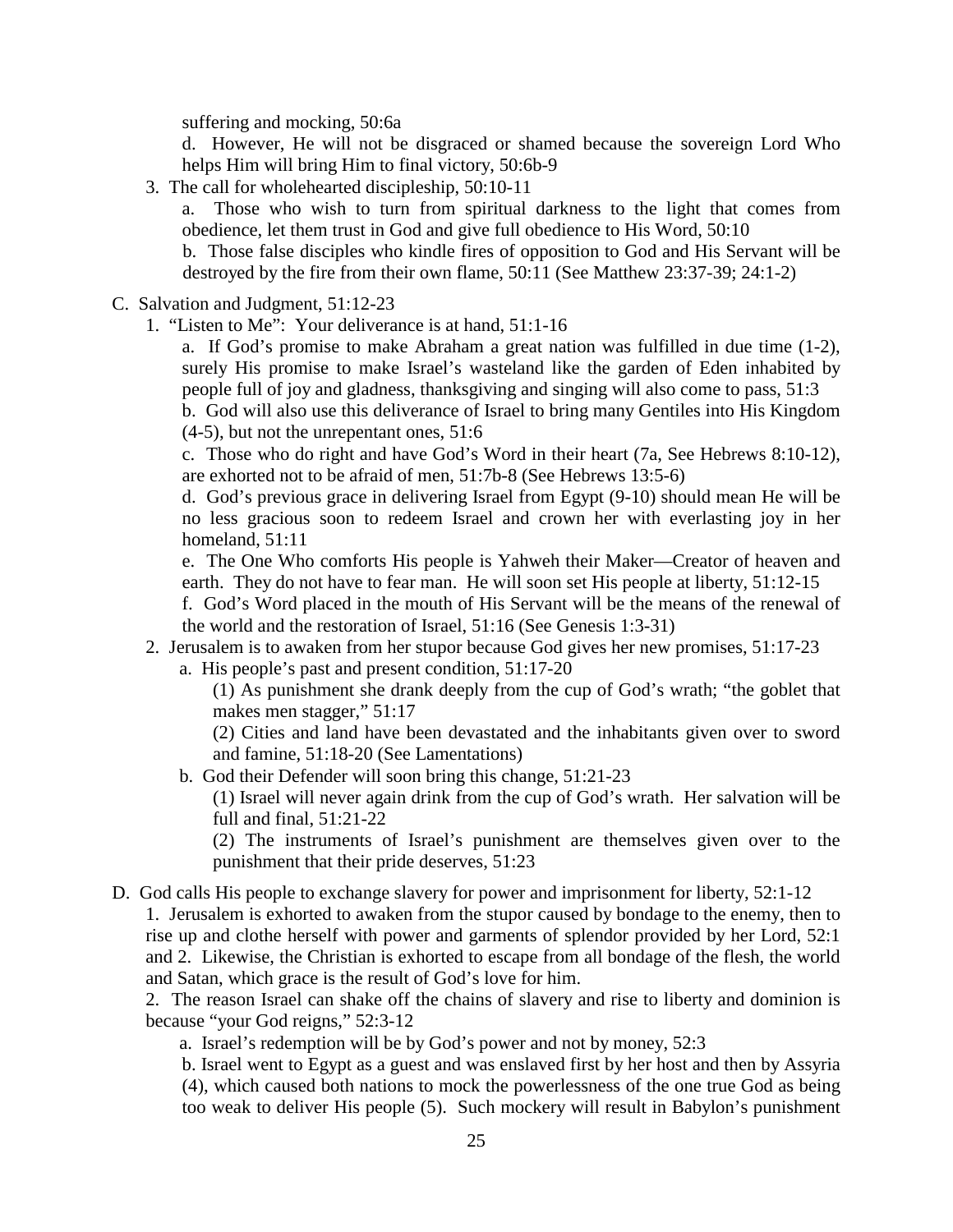and purified Israel's deliverance, and in Israel's knowing that her salvation came from her God Who long ago had proclaimed such thing through His prophet, 52:6

c. Messengers of good tidings are already appearing on the mountaintops proclaiming peace, because "your God reigns" (7). God's watchmen also hail their coming Lord (8). The ruined city is summoned to rejoice because its once desperate people are now comforted and the city itself redeemed, 52:9. (See Hebrews 12:22-24; Revelation 21:1- 22:5). This glorious redemption of city and people will be witnessed by all nations, 52:10

d. God's people now redeemed are exhorted to leave the world, which He will destroy, as He leads them out to cleanliness and purity, 52:11-12 (See II Corinthians 6:14-7:1)

E. The suffering and death of the Lord's Servant for our sin and His subsequent exaltation is the reason why God can save His people and have His Presence dwell among them, 52:13-53:12 (See the heading, "The Death of the Son," in Psalm 9)

1. The Introduction: The Servant-Messiah must be highly exalted (13); and His exaltation (13,15) will be in proportion to the humiliation preceding it, 52:14 (See Acts 2:31-36; Ephesians 1:20-23; Philippians 2:5-11). As Delitzsch explains, " The Servant of the Lord, whose inhuman sufferings excite such astonishment, is exalted on high; so that from utter amazement the nations tremble and their kings are struck dumb."

2. The Message: Israel as a nation will not believe the preaching of the Servant when He appears (1). The Servant will have an unattractive origin of birth and growth (2a). His outward appearance would not be such as to attract or delight the emotions (2b). In fact, the impression given by His physique was somewhat repulsive to those who measure by worldly standards (3a). His miserable condition would cause Israel to mistake and despise the Servant (3b, See John 1:46). Believers from all nations will come to recognize that He took in His own Person the consequence of their sin, in order that He might deliver them from them (4a). Truly God's full vengeance for sin fell upon this particular sufferer (4b). Yes, He was pierced and crushed on account of our sins and iniquities—punishment that brought us peace and healing (5). Our confession is that the sin of going our own way was iniquity before the great and holy God Who laid our guilt on Him (6). Though personally innocent He went to His death without protest (53:7, See Matthew 27:12-14; Acts 8:32-34). By oppression and judgment He died for the transgressions of God's people (8). Following His ignominious death He was honored by having a prince's burial because of His freedom from sin for: "He had done no violence nor was any deceit in His mouth" (9). Though men crucified the Son, it all happened according to the will and purpose of God to make His unique Servant a guilt offering for our sin (10a). The suffering of the Servant was His path to glory and resurrection (10b-11a). The suffering of His soul and shedding of His blood was what He offers to God as a guilt offering on our behalf (11a). By His knowledge of what God requires to be paid for the guilt from sin, the Righteous Servant lets others partake of His righteousness through their knowledge of Him (11b). Because "He bore the sin of many and made intercession for the transgressors" by pouring "out His life unto death," God will raise the Servant from among the dead and give Him victorious dominion which He shares with His followers (12, See Romans 8:16-17). One would think that Isaiah wrote these words while standing beneath Jesus' cross on Passover Day in the spring of 30 A.D., rather than penning them about 725 B.C. Through his spiritual perception he knew much more about Christ's death hundreds of years before that dreadful event took place than did the majority of Jesus' countrymen who watched the crucifixion with physical eyes. No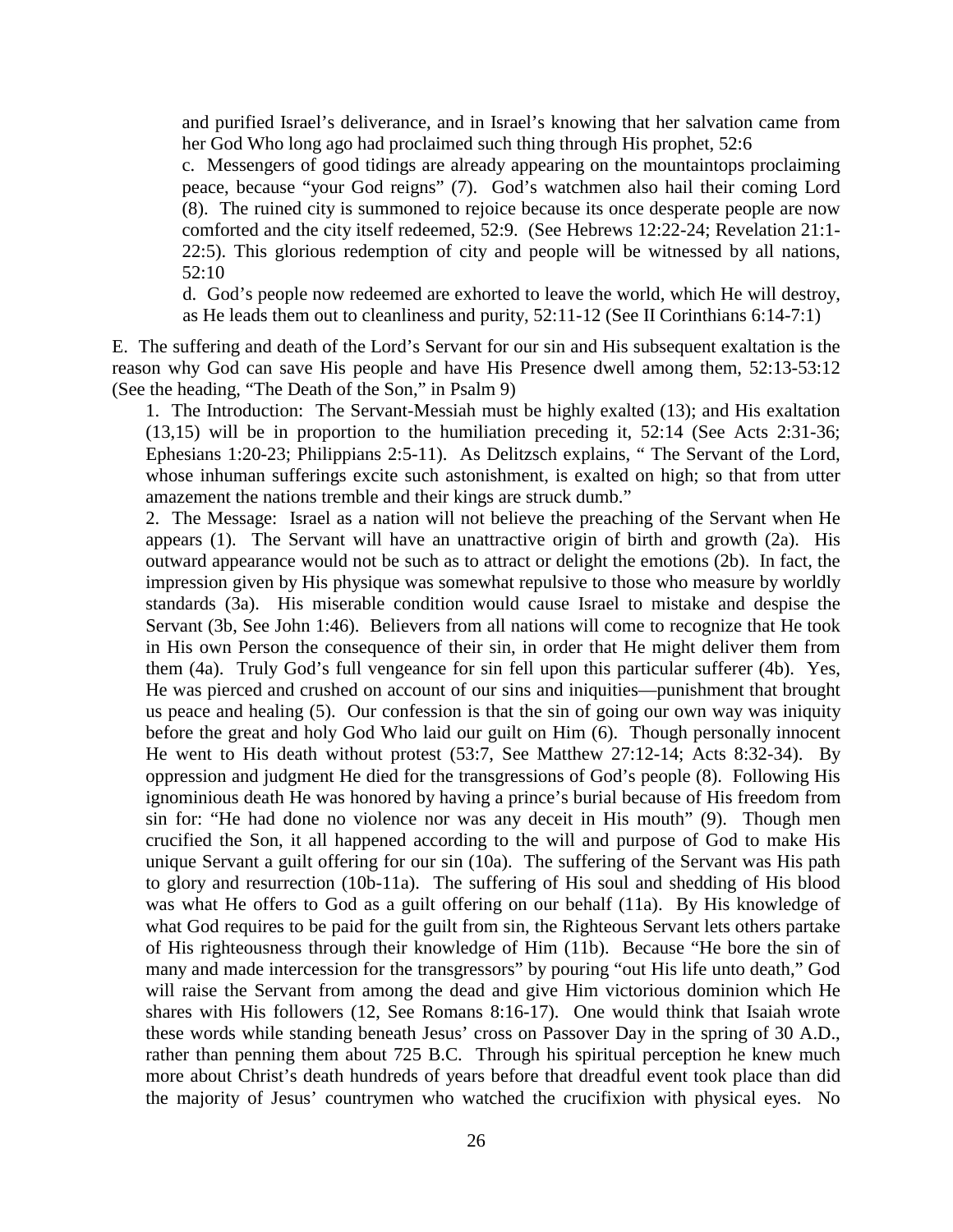wonder Jesus said of His executioners, "Father, forgive them; for they know not what they do" (Luke 23:34).

F. The incredible triumph of the cross and resurrection in chapter 53 issues in a hymn of praise in 54:1-17.

1. Concerning God's love, 54:1-10

a. God's treatment of Israel is like that of a once rejected wife newly restored by grace and then possessing a great family, 54:1-6 (See Hosea 1-3)

(1) A good theme for a song: in the future God's people will be more glorious and productive than ever before, 54:1-3 (See Galatians 4:27)

(a) Numerous children, 54:1

(b) Enlarged dwelling place, 54:2

(c) Nations added to their number, 54:3

(2) Her past shame and humiliation because of sin will be remembered no more, 54:4-6

(a) Because the former widow will receive a new Husband Who is her Maker, 54:4-5

(b) Because the once rejected and dispirited wife will be called back by her Husband, the LORD, 54:6

b. From henceforth God's love toward His people will be unfailing and His covenant of peace eternal, 54:7-10

(1) God's momentary displeasure at Israel's sin will quickly pass away to be followed by His kindness and compassion that will never again cease, 54:7-8

(2) The grounds of His everlasting love to Israel is His covenant of peace which He now makes with her, 54:9-10

(a) Like Noah's covenant, God's promise never to be angry at Israel again is eternal and unchangeable, 54:9

(b) His covenant with Israel is firmer than the mountains of God, unshakable and unmovable, 54:10

2. Concerning the New Jerusalem, 54:11-17

a. The old city is nothing compared to the splendor of the coming New Jerusalem, 54:11-12 (See Revelation 21:10-22:6)

b. Its citizens will need no instructors since God Himself will be their Teacher, and His word will bring peace, 54:13

c. Since the new city will have righteousness for its foundation, she will have no need to fear terror. God will send no more enemies against her, 54:14-15

d. The New Jerusalem will be as invincible as is God, because the LORD, the Sovereign One is their Protector, 54:16-17

G. An invitation to the thirsty to come and drink deeply from the well of salvation, 55:1-13 (See John 4:10; Revelation 22:17). (Having provided for salvation in chapter 53, and spoken of His love and the celestial city in chapter 54, God now bids the thirsty come and satisfy their deepest need, freely, provided by grace alone.)

1. All things are now ready. You are invited and nothing is required except to come, 55:1-2 (See Matthew 11:28-30)

a. Partake of an eating and drinking that exceeds the physical and takes hold of that joy which springs from spiritual life and nourishment, (See Psalm 36:7-9; 1 Peter 2:2-3)

b. Buy spiritual blessings and gifts with the coin of Divine grace, their reception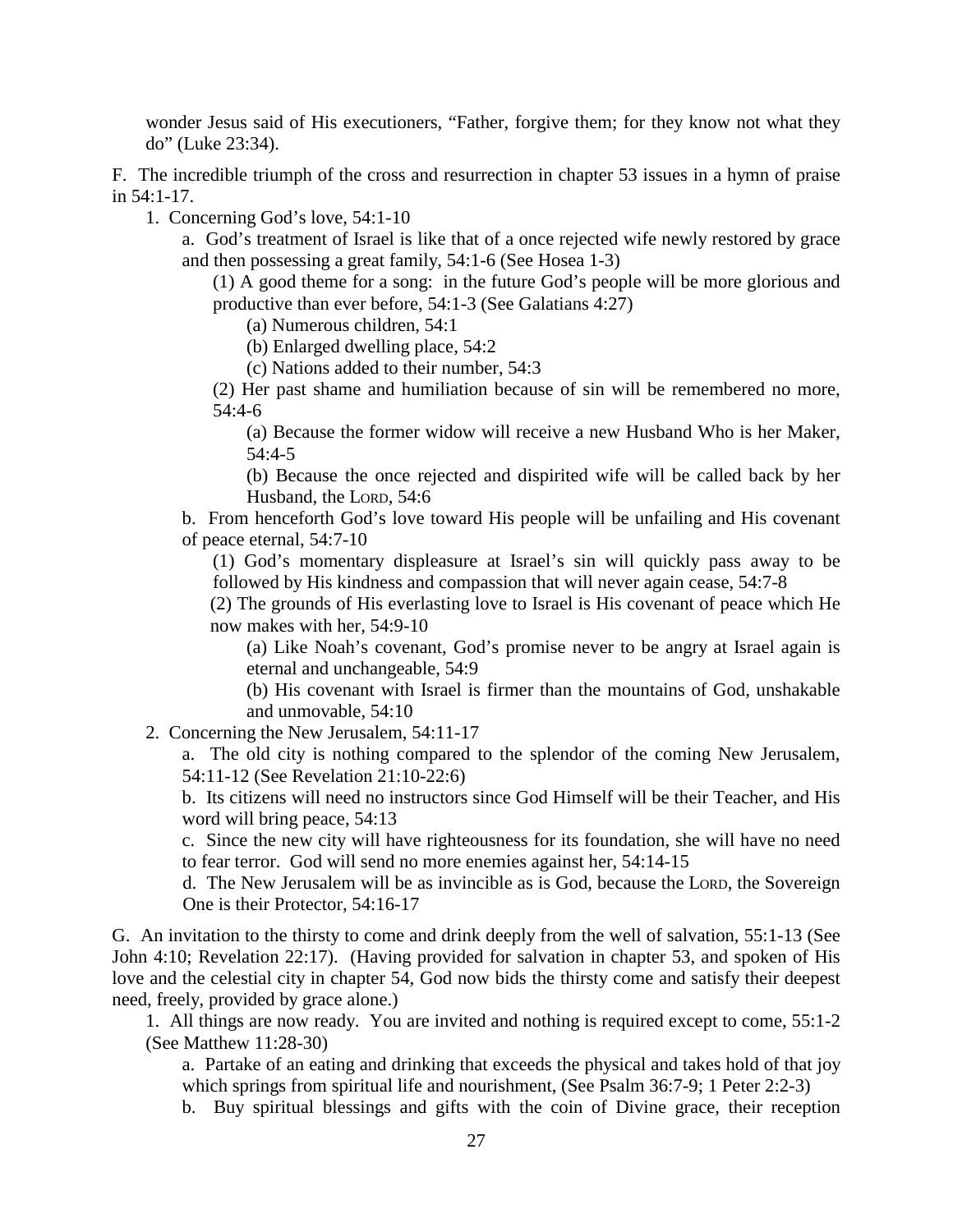dependent upon nothing but sense of a need and readiness to accept the blessings offered. It is only by the obedience of faith that satisfaction for one's soul can be won, 55:1-2 (See Ephesians 2:8-9)

2. The results of coming to God 55:3-5

a. Partaking of the glories of the coming Kingdom of God to all who will merely give ear, 55:3

b. Witnessing in your holy splendor to the nations of the world who will heed your message and be drawn to God, 55:4-5

3. Repentance is first necessary before those desiring to partake from God's blessings can do so, 55:6-9

a. Now is the accepted time. Behold today is the day of salvation, 55:6 (See 49:8; 2 Corinthians 6:1-2)

b. Repentance explained, 55:7

(1) Turning away from sinful self-will, both externally "your way" and internally "your thoughts," 55:7a

(2) Turning to God for mercy and pardon, 55:7b

c. Repentance is necessary in order to learn the ways and thoughts of God which unrepentant man knows not (8), and cannot know apart from God's help, 55:9

4. God's plan and purpose will always accomplish exactly what He desires, 55:10-13

a. Rain and snow descend to earth but do not return to the sky until they have produced what God intended—food for man, 55:9-10

b. Likewise, God's Word goes forth from Him to accomplish what He desires and "achieve the purpose for which He sent it," 55:11

c. Therefore, God's purpose for Israel to go forth from slavery to glorious redemption and deliverance, with all nature changed and rejoicing at her freedom, will likewise be fulfilled, 55:12-13 (See Romans 8:19-23)

X. In chapters 56-57 God's people are exhorted to uphold truth and do what is right; then God's deliverance will soon be at hand.

A. This conditional promise of grace is open to all regardless of race (3a, 6-8) or those previously excluded under the limits of the law, 56:1-2, 3b-5 (See Leviticus 22:4; Deuteronomy 23:1; Romans 2:28-29)

1. God welcomes all people, 56:1-8

2. The sure way to receive God's grace is to meet His covenant conditions, 56:1-8

B. Those who can, and those who will not partake of God's deliverance, 56:9-57:13

1. The latter will be abandoned to their enemies to face the consequences of their sins, 56:9- 57:2

a. Their spiritual leaders are neither able nor worthy enough to deliver the one under their care, 56:9-12

(1) The prophets are to the people what a worthless guard dog would be to his master—dumb, ineffective, and interested only in eating and sleeping, 56:9-11a

(2) They are like faithless shepherds who know only to care for their own appetites and not the needs of the sheep, 56:11b-12

b. The righteous are to be saved by early death from the destruction which cannot fail to come upon God's people for such wickedness as this, 57:1-2. (The Bible's view is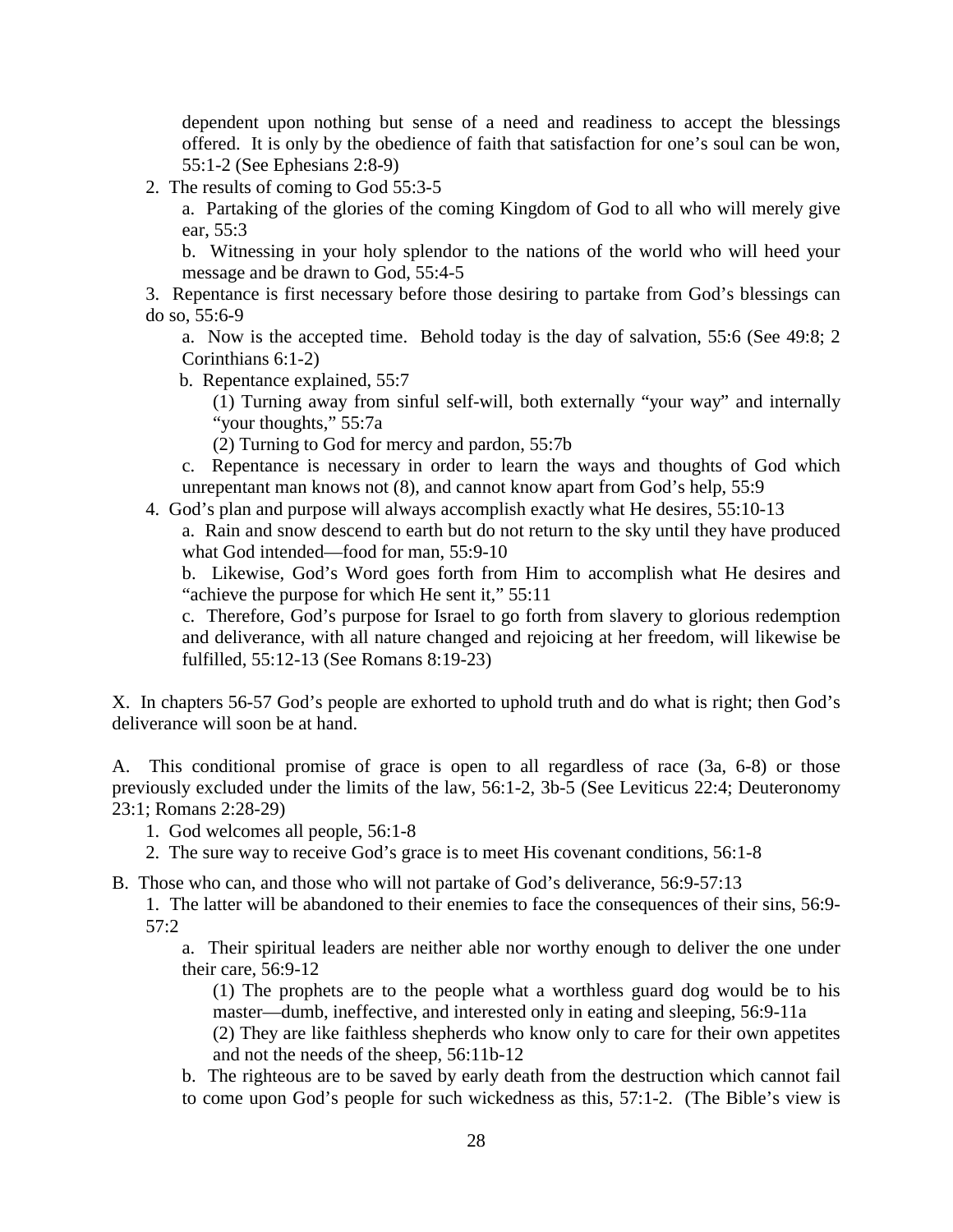the death of the righteous, who enter into peace, is better than life in a wicked, judgment-cursed world.)

2. The righteous die and thus escape God's judgment on the world and oppression by the wicked, who not realizing what is happening go on shamelessly practicing their idolatrous and ungodly ways, 57:3-10

3. Those wicked ones who follow god-substitutes will find that their idols will be unable to deliver them in God's day of judgment (11-13a), whereas those who make the Lord their refuge will be redeemed from bondage and returned to the land He prepared for them, 57:13b

C. The Holy One of Israel is also the Merciful One who not only manifests His glory on high (14-15, 20) but also His grace here below, 57:16-19

1. The road that leads to God's dwelling and fellowship with Him can be traveled only by those who are repentant in heart and poor in spirit, 57:14-15

2. God's wrath at sin caused Him to hide His face from His people until their affliction brought forth a purified heart (16-17). After this God will heal, guide and comfort His obedient people, causing them to give praise to the name of God, 57:18-19a

3. God's work in His people's lives will create two classes: Those purified by suffering who accept His peace and healing (19b-c) and those wicked ones who continue in their sin and unrest like that of a storm-tossed sea, 57:20-21

XI. In chapters 40-48 Cyrus, King of Persia, is God's servant to bring physical deliverance of His people from Babylon. In chapters 49-57 God's Servant is the agent of their spiritual salvation. And chapters 58-66 define the conditions which are necessary in order for His salvation to be enjoyed (Peace to the faithful redeemed; no peace to the wicked, along with moving events toward the goal of God's eternal purpose—the final destruction of the wicked and his world, and the creation of a new heaven and earth for the blessed. See Revelation 21:1)

A. Externals alone corrupt the religious man as well as his worship, 58:1-14 (Externals—always the bane of the spiritual man)

1. External religion is unacceptable to God unless accompanied by both internal and external righteousness, 58:1-12

a. This sin the preacher is to proclaim to his people with a voice like the clarion call of a trumpet (1), even to those who "seem eager for God to come near them" while simultaneously living in sin and rebellion against Him, 58:2

b. How the people view their work—holy righteousness (3a), and how God views it, 58:3b-4

c. Their external righteousness (5) is at variance with true worship which must be followed by merciful works of love to one's brethren—whatever that may entail, 58:6-7 d. Self-renouncing, self-sacrificing love will be amply rewarded by God's divine grace, 58:8-9a (See Matthew 25:31-46; 1 Corinthians 3:8-15)

e. However, the divine conditions must first be met (9a-10), in order to receive God's promised and wonderful blessings, 58:11-12

2. The service of love exhibited toward the brethren (1-12) is to be accompanied by the service of worship, 58:13-14. (It is in worship that we are empowered for service, John 20:19-21.)

B. The absence of God's presence and blessing upon His people is not Yahweh's fault but is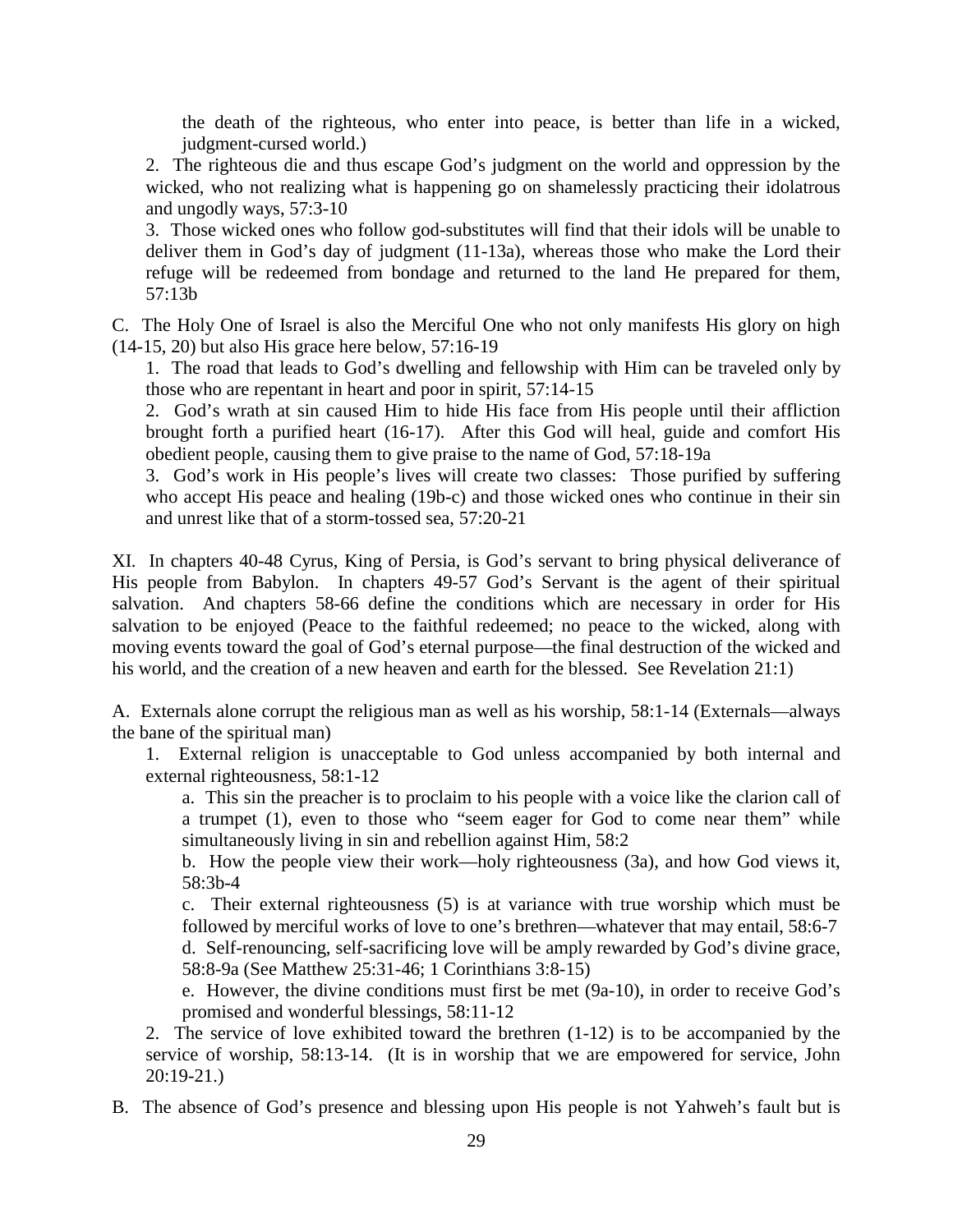completely because "your iniquities have separated you from your God," 59:1-21

1. Reasons for unanswered prayer, 59:1-15

a. The principle: "Your sins have hidden His face from you so that He will not hear," 59:1-2

b. The specifics, 59:3-15 (See Romans 3:10-18 where the Holy Spirit sets forth the universal corruption of morals and values)

(1) Violence (3a) and lies, 59:3b

(2) In court, all are destitute of truth and speak what is morally corrupt and worthless (4). For personal gain, all their evil testimony and lawsuits are directed toward the injury of their neighbor (5). But such wickedness and lies will not bring the sinners any lasting advantage, 59:6

(3) They have eager inclination to harm the innocent, because their external religion has not changed their inmost being (7). Such perverted religious truth can not co-exist with God's peace, 59:8

c. The result of living wickedly before the Lord, 59:9-12a

(1) Truth-doing and righteousness are withheld from them, 59:9a

(2) Deep spiritual blindness and deception are their prevailing state, 59:9b-10

(3) In their pain and impatience they look for God's truth and deliverance (11) but cannot receive them because they will not repent—"our offenses are ever with us," 59:12a

d. The solution to unanswered prayer, 59:12b-15a

(1) Individual repentance, 59:12b-13

(2) Realization and confession as to what sin has done to God's righteousness ("driven back") and truth ("stumbled in the streets"), 59:14-15a

2. Yahweh—the God of battles still, 59:15b-21

a. Displeased at the absence of truth-doing and intercessors, God Himself dresses for battle, with "righteousness as His breastplate" and "the helmet of salvation on His head" to deliver the believing, faithful minority, 59:15b-17a

b. But to the unbelieving, disobedient sinners of the world "He will come like a pentup flood" dealing out "wrath to His enemies and retribution to His foes," 59:17b-19

c. The result will be:

(1) World-wide "men will fear the name of the Lord" (19) and those of Israel who repent of their sins will be redeemed, 59:20

(2) Those who turn from sin will enter into an eternal covenant with God, a covenant not of law but of the Spirit and Word, 59:21

C. The glory of the New Jerusalem, the eternal capital city of God, 60:1-22. (See Revelation 21:1-22:5. Contrast her with fallen Babylon, the capital city of Satan's kingdom in Revelation 18-19). In chapter 60 Scripture is looking to the millennial age that goal of Divine history which is one of God's purpose for His redeemed ones.

1. God's glory radiates from the New City and breaks through the spiritual darkness covering all mankind (1-2), drawing the nations to Yahweh, the supreme reality, 60:3

2. The Israel of God is to look about in all directions, for an approaching multitude bearing the wealth of the nations comes to behold her beauty and the glory of Him Who dwells among her, 60:4-5

3. Tribes to her east approach bearing gold and incense, "proclaiming the praise of the Lord" and driving flocks "to be accepted as offerings on My altar," (6-7). On the other hand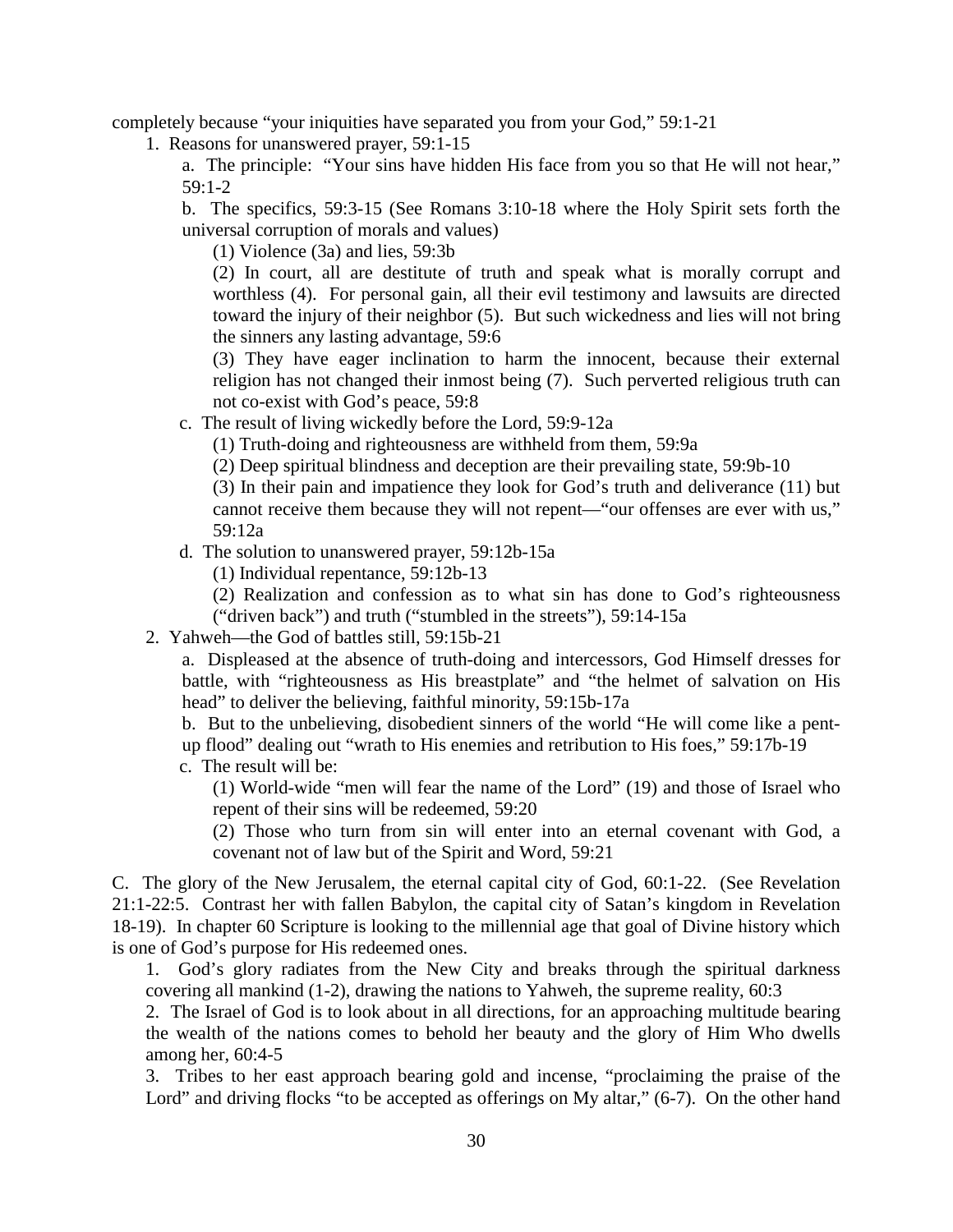commercial fleets from western nations appear on the scene bearing God's people along "with their silver and gold, to the honor of the Lord your God," 60:8-9

4. Those nations who protected God's people during the great tribulation will be allowed into God's kingdom whose capital city has gates that "will always stand open, they will never be shut by day or night," 60:10-12 (See Matthew 25:31-46; Revelation 12:13-17; 21:25-26)

5. The New Jerusalem will be built of the very finest material possible, 60:13 (See Revelation 21:9-21)

6. Those who afflict God's people during the tribulation will be brought to bow humbly before both her and her God and confess that truly she is "the City of the Lord, Zion of the Holy One of Israel," 60:14

7. Following redemption and glorification, the people of God will be the envy of all mankind and in that day will themselves finally "know that I, the LORD, am your Savior, your Redeemer, the Mighty One of Jacob," 60:15-16

8. The New Jerusalem will be governed by the inward virtues of peace and righteousness and be protected externally by "walls of salvation" and "gates of praise," 60:17-18

9. The people and city will no longer have need of either sun or moon for "your God will be your glory. . . the Lord will be your everlasting light," 60:19-20 (See Revelation 21:23)

10. At this time God's people will be conformed to the glorious image of Christ both internally and externally and will have entered into their inheritance (21). Their glory, abilities and opportunities in the New Age will be multiplied many fold over their previous state in the flesh, 60:22a

11. When God comes to set up His Kindgom He will do so when men least expect it, 60:22b (See Matthew 24:36-25:13)

D. The Spirit-filled pastor, 61:1-11 (Chapter 60 describes God's blessing upon His people and chapter 61 sets forth the characteristics of the one who brings that blessing and what the result will be upon the people who receive His message.)

- 1. He should be Spirit-anointed, 61:1a (See Luke 4:16-20; Ephesians 5:18b)
- 2. His purpose should be to preach God's good news, 61:1b-3

a. Which bestows both freedom and God's favor upon those in sin's bondage, who grieve, mourn and are brokenhearted about their condition, 61:1b-3a

b. Which gives beauty, gladness and praise to replace the ashes, mourning and despair caused by rebellion against God, 61:3b-c

c. Which produces victorious righteous ones for the display of God's splendor, 61:3d (See Matthew 5:13-15; Galatians 5:22-23)

- 3. The beginning effect of spirit-filled preaching upon the people's ministry, 61:4-6
	- a. The hearers will become mature to do God's work, 61:4
	- b. The hearers will convert many unbelievers who in turn will do God's work, 61:5

c. The hearers will have a strong ministry, instead of just maintenance, and will have funds sufficient for every need, 61:6

4. The lingering effect of Spirit-filled preaching upon the people's ministry, 61:7-9

a. The people will receive a great inheritance in God's coming Kingdom, 61:7 (See 1 Corinthians 3:8-15; Revelation 2:26-29)

b. Because they have turned from iniquity to righteousness, God will make them His covenant people (8), whose converts also will be mighty ministers among the people (9a) and they themselves will be respected and not scorned even by unbelievers, 61:9b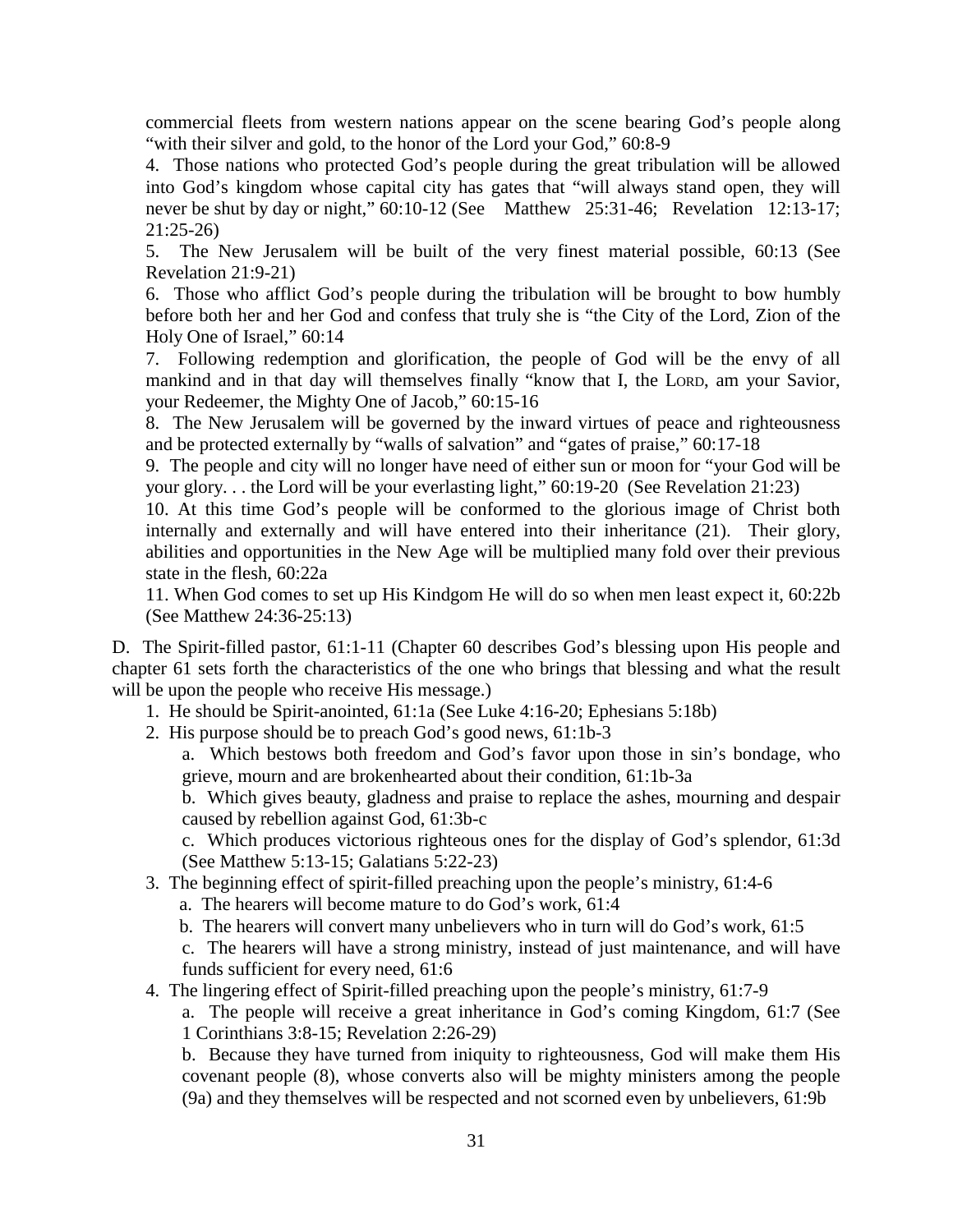5. The great delight and joy of those who have a Spirit-anointed ministry before God, 61:10-11

a. He/she will be clothed "with garments of salvation," and arrayed "in a robe of righteousness" as glorious as those of a bride and bridegroom at their wedding, 61:10

b. They will be effective in the worldwide spread of God's truth and righteousness, 61:11

E. The coming glory of the people of God and the city of God—the New Jerusalem, 62:1-12 (See Revelation 21:1-22:5)

1. The people of God and the city of God will be a crown of beauty in the hands of the Lord, 62:1-3

a. Their glory, salvation and righteousness will shine through the darkness like a flaming light, so bright that all the world will behold it, 62:1-2

b. His people will be the greatest beauty on earth, the master handwork of her Lord, 62:3 (See Revelation 12:4a; Philippians 4:1; 1 Thessalonians 2:19)

2. God's people at the marriage supper of the Lamb, 62:4-5 (See Matthew 21:1-14; 25:1-13; Revelation 19:7-9; 21:2, 9-11)

3. God's people are to pray daily for His Kingdom to come, for His will to be done on earth as in heaven, 62:6-7 (See Matthew 6:9-10) (May it soon be so!)

4. The arrival of God's millennial Kingdom will bring in worldwide peace and abundance, with no enemies in sight to harass His people, 62:8-9

5. Behold, your Savior is at hand, 62:10-12 (See Matthew 24:36-25:13)

a. Therefore, God's people are to leave Babylon, be wide awake, and walk the highway of holiness to where His Presence abides, 62:10 (See Isaiah 35:8-10; Matthew 24:36- 25:13; Revelation 18:2-3)

b. Because the judgment seat of Christ for rewarding His people will then take place, 62:11 (See Matthew 25:14-30; 1 Corinthians 3:8-15)

c. Because of their imputed righteousness and God's presence among them, His glorified, transformed people will now be called holy (not sinful), redeemed (no longer in bondage), sought after (no longer shunned and scoffed at) and no longer deserted (because God's very own Person is in their midst, 62:12

F. God's day both of vengeance and deliverance, 63:1-19

1. God take it upon Himself to work wrath upon those hostile to His chosen ones, 63:1-6 (See Revelation 14:17-20; 16:12-16; 19:11-21)

a. He alone is the only One strong enough to redeem, 63:1a, 5-6

b. Righteousness and holiness win the day, 63:1b-3

c. Vengeance on the ungodly and redemption of believers will occur on the same day, 63:4 (See 2 Thessalonians 1: 5-10)

2. His own people will go into the Babylonian bondage because they simply refuse to follow the Holy Spirit's leading, 63:7-19

a. Like father: their forefathers also refused at first to follow the Spirit's direction, 63:7-14

(1) Because He was distressed at their affliction, God saved their fathers from Egypt (7-9); yet they rebelled against the Holy Spirit's guidance, so He gave them over to chastening in order to purify them from sin, 63:10

(2) Thus, the Divine strokes caused His people to remember God's past goodness, and they longed to be "given rest by the Spirit of God," 63:11-14 (See Judges 2:1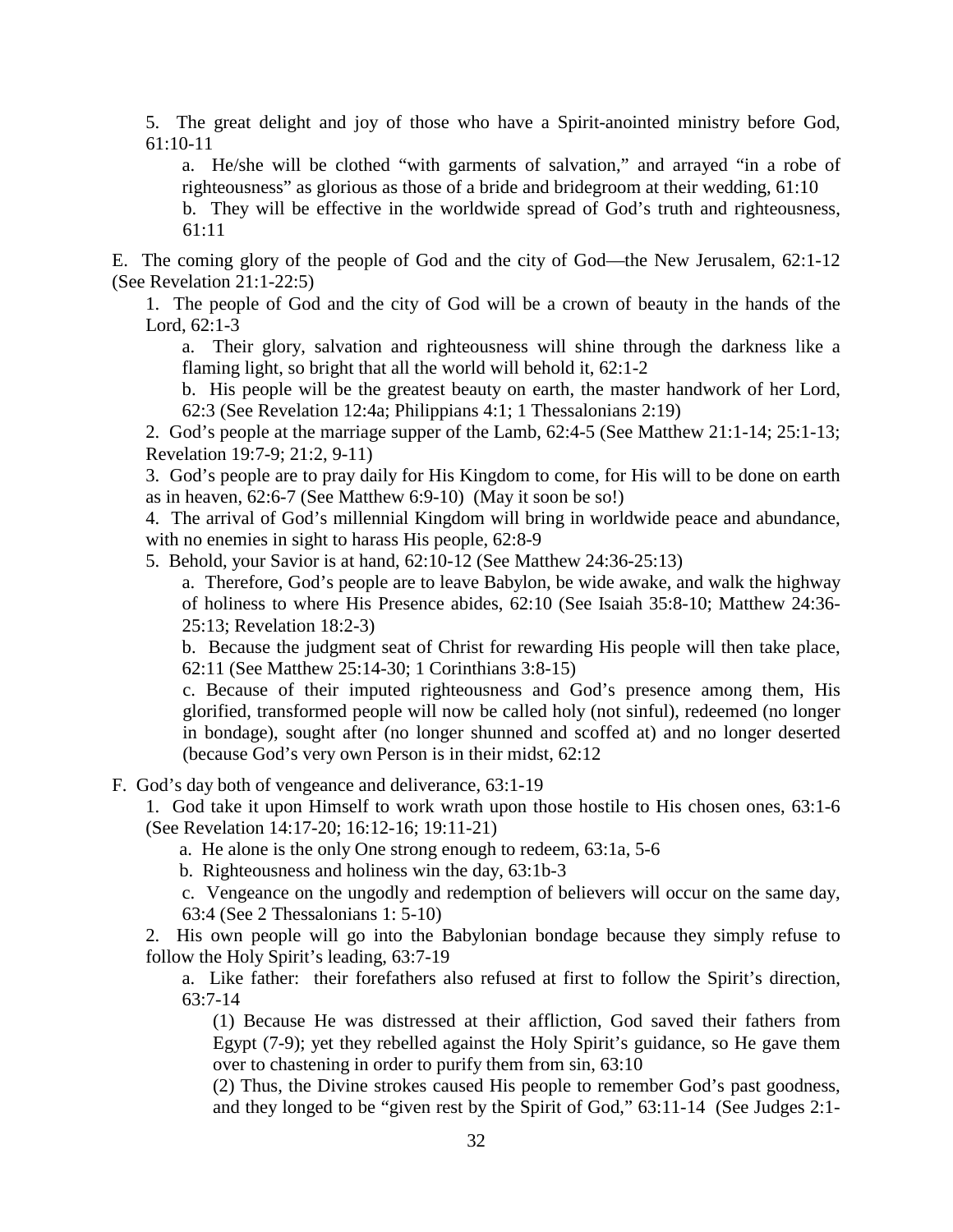4; 3:1-8:35; Luke 15:11-32)

b. Like son: present day Israel was likewise in bondage in Babylon and looks back with longing heart to God's deliverance of His people from Egypt and offer a prayer for their own redemption, 63:15-19

(1) The people pray for a renewal of God's past mercies that are currently withheld from them, 63:15

(2) The basis for their petition is that God is their Father, and their forefathers Abraham and Jacob are unable to help them, 63:16

(3) When we scornfully and obstinately reject God's grace and light, He lets our spiritual eyes become blind and our spiritual ears become deaf, 63:17 (See John 12:35-41, 46; Romans 1:21; Ephesians 1:17-19)

(4) The result of spiritual blindness on the part of God's people is the loss of His presence, as well as the loss of ministry, 63:18

(5) God's people are different from the world. His people carry His name and He rules over them, which is not true of the wicked. Thus in the end He will bless the righteous and condemn the evil ones who are not named after Him or ruled by Him, 63:19

G. A prayer for God's gracious Presence and thus for His blessings to be restored, 64:1-12

1. If you serve God, He will take care of you, 64:1-5a

a. God should be no less gracious to us tomorrow than He was yesterday, 64:1-4

b. Tomorrow's grace depends upon today's righteousness and obedience, 64:5a

2. Our present sinful actions will hinder God's grace, Presence and blessings to be in our life, 64:5b-7

a. Our present sins cause us to become as unclean and rejected before God as a filthy rag would be to an industrious housewife (5b-6). Our sin also keeps us from praying, 64:7a

b. As a consequence we fail to sense God's Presence with us and thus waste away in our sins, 64:7b

3. Further results of not living righteously before the Lord, 64:8-11

a. Even though God is our Father and we are the regenerate work of His hand, 64:8

b. When we follow the world, God will let the world's afflictions purify and cleanse us from sin and rebellion against Him, 64:9-11 (See Luke 15:16-31)

(1) God's anger can endure for a long time, 64:9

(2) Our very life can become as barren and dry as a desert, 64:10

(3) Even our worship will turn to ashes and God will withdraw His Presence,64:11

4. God's people, finally driven to prayer by their desperate situation caused by sin, pray hopeful that His chastening strokes have been sufficient enough to allow abundant mercies to soon fall upon them, 64:12

H. The final separation: a difference is made between the obedient believer who has Christ in his heart, and the disobedient merely religious who has only the name of being Christian, 65:1- 25 (See Matthew 13:24-30, 36-43, 47-50)

1. In His sovereign grace, God reveals Himself to all men, only some of whom listen to His voice and then find Him, 65:1 (See Romans 1:18-20; 2:12-16; 10:17-21)

2. Having the name of belonging to God without having the reality of God in the heart ends in death, 65:2-7

a. Pursuing our own speculation about whom to worship and how to worship manifests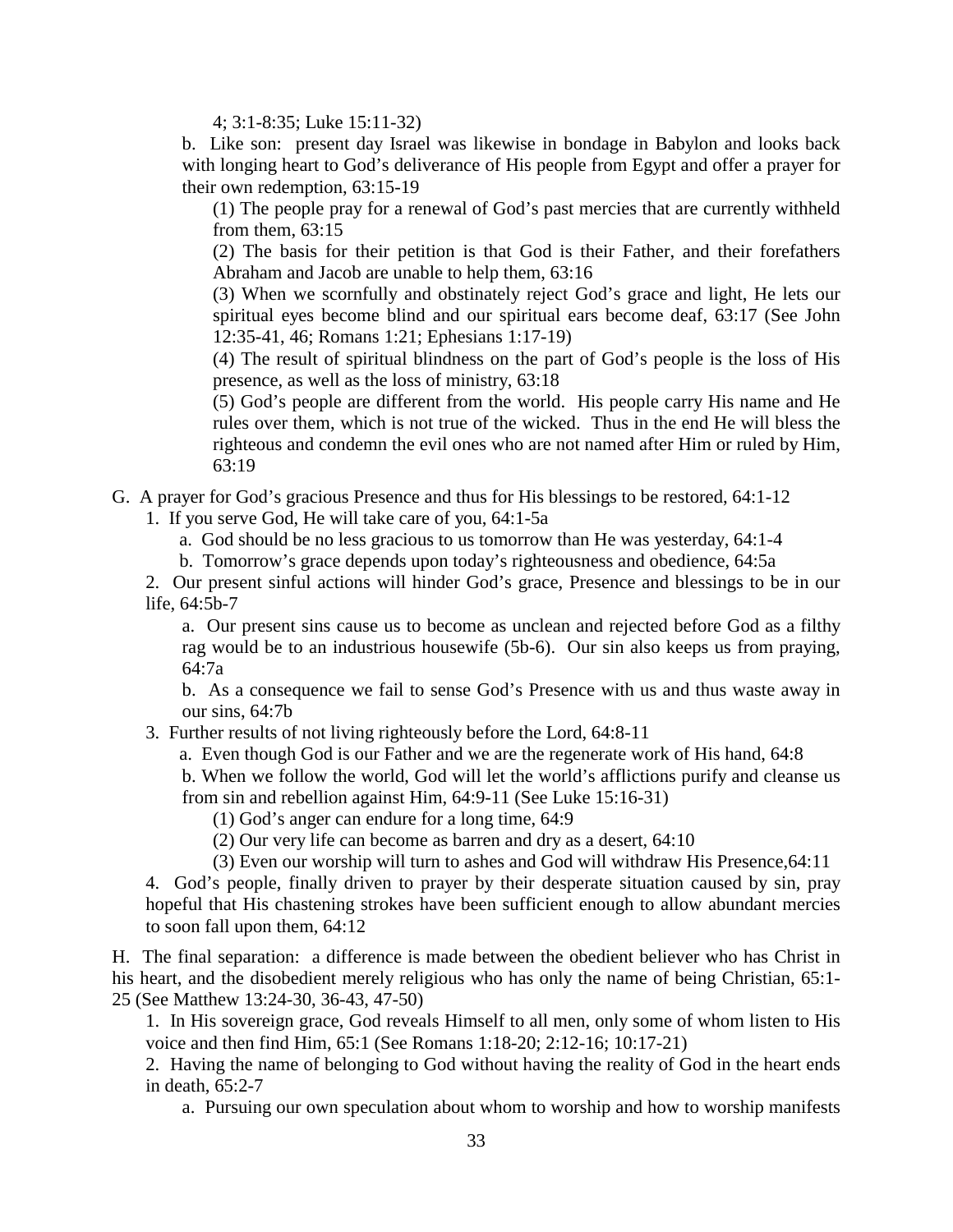that we are obstinate, God-provoking, and a stench in the Lord's nostrils that inflames His wrath, 65:2-5

b. Such self-will in going their own way of those claiming to be His people, God "will pay back in full," 65:6-7

 3. God always makes a distinction between those obedient ones who have God in them and the disobedient ones who have only God's name and not godly practice, 65:8-16

a. The true people of God are not those having external religion only (church membership!) but who in their hearts are God's servants. They and they alone will inherit His promises, because they truly seek Him, 65:8-10

b. Those who are only church members and forsake the LORD by refusing to heed His voice will be condemned. They have chosen the external over the internal, the shadow over the substance, 65:11-12

c. In God's own time the obedient, regenerate servants will inherit His blessings, whereas the in-name-only Christians will receive the curse, 65:13-14

d. Even the name of the unbelievers will become something to utter when making a curse (15a), whereas the obedient servant will receive a new name, "known only to him who receives it" (See Revelation 2:17), 65:15b

e. Since He is truly "the God of truth" Yahweh will faithfully fulfill all promises made to His servants and they in turn will lean upon Him, 65:16 (See Revelation 3:14)

4. The obedient faithful will inherit all things—even a new heaven and a new earth, 65:17- 25 (See Revelation 21:1)

a. The New Jerusalem, as well as its citizens, will truly become the city of God (See Psalm 46), the joy of the whole earth (See Psalm 48:1), a joyous, happy people in whom Yahweh Himself will take delight, 65:17-19

b. Mankind's life span will be greatly extended, 65:20

c. They will suffer no threat of violence (such as exists in our country this very day), 65:21-23

d. All prayer will be heard instantly (24); peace and harmony will extend to all creation, even unto the violent predators of the animal kingdom itself, 65:25

I. Yahweh is coming again to establish the New Jerusalem and create new heavens and a new earth. Judgment will be meted out to those seduced by satanic and worldly practices. At the same time deliverance from all evil along with divine blessings are to be bestowed upon all who by faith in God's Word seek to do His will, 66:1-24

1. True worship and false, 66:1-4

a. The house of worship is worthless unless it is filled with worshippers who elevate God and His ways above themselves (humility), are willing to repent when they go astray (contrite), and tremble at God's Word (fear God), 66:1-2

b. Those who keep only the externals of true religion while rebelling against God by choosing "their own ways" and refusing to listen to His Word of instruction will be condemned and destroyed as though they were idol worshippers, 66:3-4 (See Micah 6:6-8)

2. Those religious-in-name-only who despise God's people "who tremble at His Word," Yahweh Himself will repay "all they deserve," 66:5-6

3. The coming renewal of God's people, 66:7-17

a. Their barrenness will not continue forever—an entire nation of people of God will be born and God Himself will do it in a swift and unexpected way, 66:7-9 (See Romans